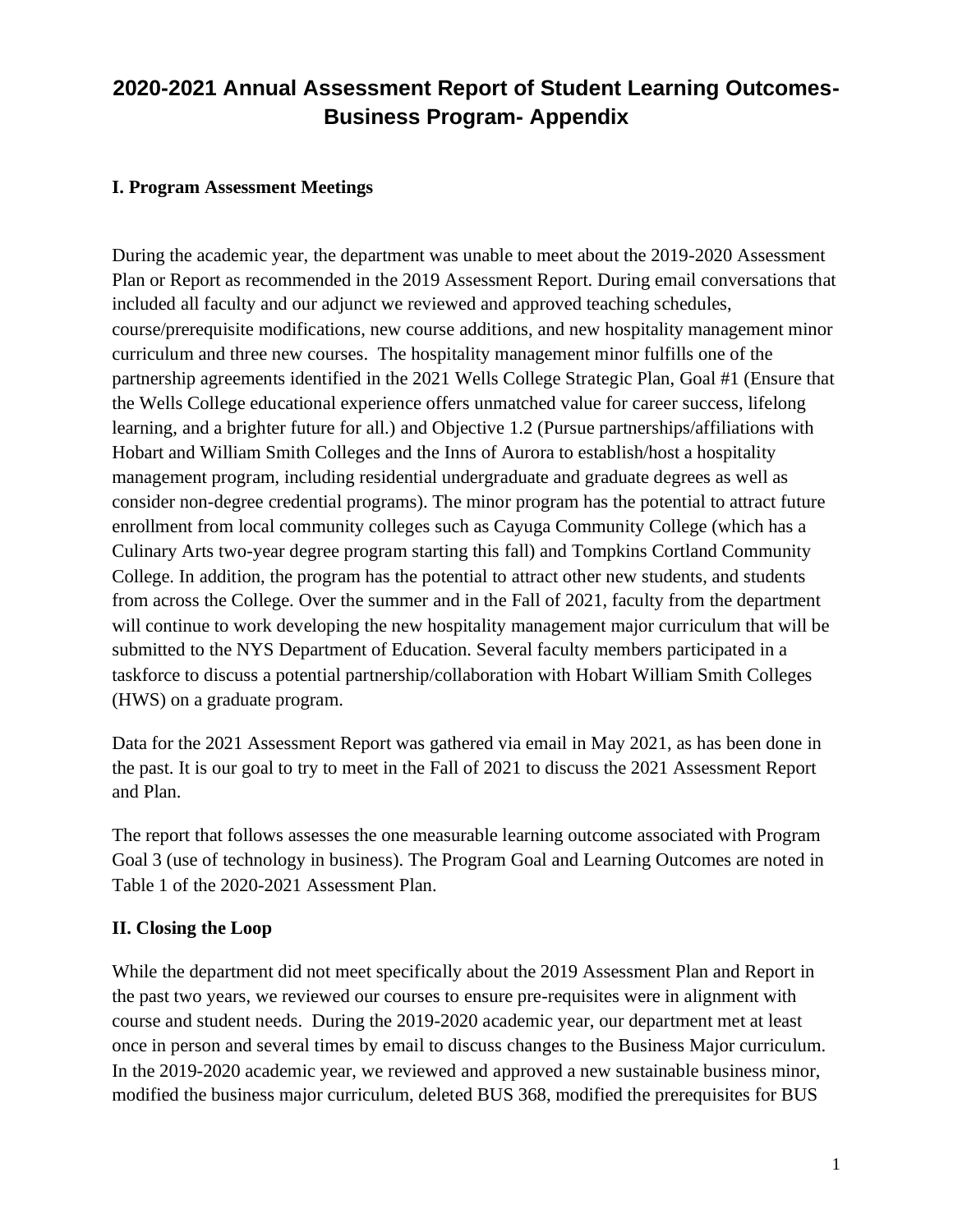365, added two new courses (Business Ethics and Marketing Analytics). For the business major curriculum changes, we updated the catalog description, added Math 111 as an "or" to the Math 151 requirement, removed WLLS 110 from the l list of requirements (as it is a general education requirement), and added ECON 326 (Energy Economics), ECON 233 (Economics of health and Medical Care), and Math 305 (Operations Research) to the list of electives. Students now are required to take 12 rather than 13 course requirements and have a choice of 5 rather than 4 course electives. Our department also reviewed and implemented curriculum changes during the 2020-2021 academic year. This included adding Bus 306 (Business Ethics) to the list of electives and a new course for the internship for the Sustainable Business Minor (that was part of the new minor curriculum approved in Spring 2020).

Marketing Analytics (BUS 307), which was taught in summer 2020 as an online course, did not meet the success criteria. This was due to the hands-on one-on-one lab time needed. We believe that this course will see improvement in the success criteria once it is offered as an in-person class. BUS 250 did not meet success criteria for the discussion post assignment. This was due in part to students not completing some or all of each posting assignment. The discussion post assignment is a good opportunity for students to practice writing skills and has provided an opportunity for all students to provide a thoughtful reflection rather than just hearing from the ones who are comfortable in class to share their thoughts. While BUS 402 met success criteria, several outline and draft written assignments were graded to provide qualitative and quantitative feedback for the students (not just graded to whether the assignment was completed or not).

The past two years we reviewed and revised a two-year teaching schedule to ensure that required courses were being taught regularly and electives rotated as we have done over the past two years. This schedule does not include some required courses like Economics or Math, as those courses are taught in separate departments. The schedule is meant to serve as a guide for students, faculty/advisors, and for the registrar/Center for Academic and Career Advising.

The 2019 report noted the possibility of creating a suggested course schedule to help students, faculty, and the Center for Academic and Career Advising understand the suggested sequence of courses to ensure student academic success. We would need both a four and two-year tool to accommodate traditional and transfer students. We have not yet discussed this objective, but will attempt to do so during the 2021-2022 year.

As noted previously, several business faculty members have been participating in a collaboration with HWS as they have been developing their application for a Master's Degree in Management. The program is currently just a HWS program, but offers a significant tuition discount for our students this first year and an opportunity for our students to live on Wells' campus. We have 2 (and possibly 3) planning to attend in Fall 2021.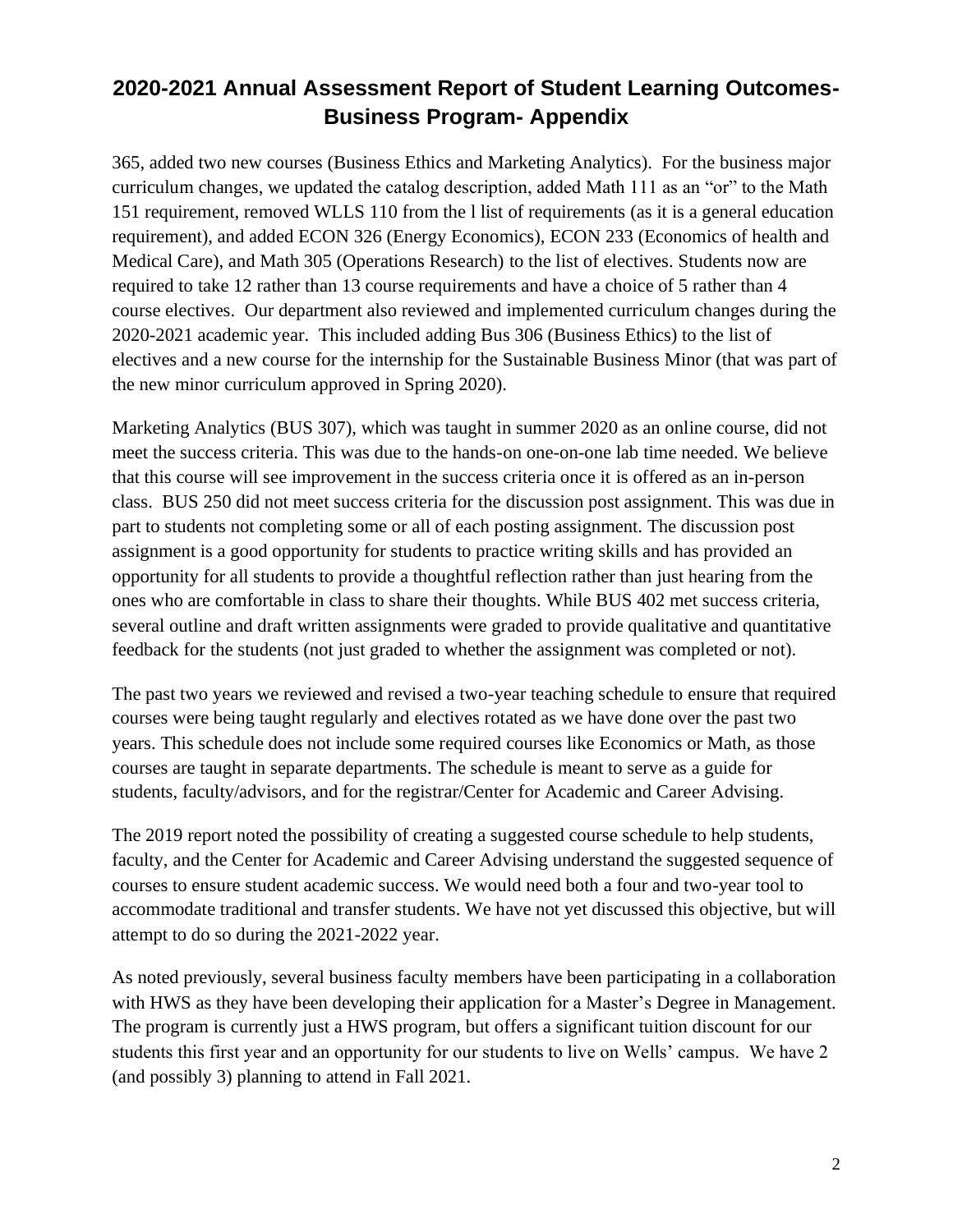The 2019 Assessment Report noted that the Business faculty participated in an initiative to collaborate with Monroe Community College to create a degree completion program (with a major in business). NYSED is still in the process of reviewing the degree completion program. The review was on pause during the past year because of Covid-19, but NYSED has restarted its review process again.

As recommended in the 2018 Assessment Report and noted in the 2019 Assessment Report, we designed and implemented an exit survey for the Business Major seniors to supplement our data analysis. This survey was implemented in the Bus 402 class for Fall 2019 and 2020. Data from the surveys are in the Appendix A (Table SI-1). Ten students responded (five per class) out of a total of a total of 24 students (13 in Fall 2019 2020 and 11 in the Fall 2020). A majority of students agreed or strongly agreed that all program goals were met. A few students (3/10) noted that Program Goal #3 was either not met or were neutral. One noted that Program goals 2 and 4 was not met and two respondents felt ambivalent about whether or not Program Goal 5 was met. In the survey, students recommended classes to consider adding in the future such as event planning, real estate, management, advertising, communications, and writing. Students also suggested that more writing should be added to classes, create a panel/event to discuss different career options for students to explore, add concentrations like advertising or marketing, and have more collaborations with the Sustainability Center. The students also noted that they liked how the department professors have real world experience. While we cannot offer concentrations because of NYSED, we have discussed creating internal specializations to focus student course work. The specialization discussion did not occur during the 2020-2021 year, but hopefully we can address this topic in 2021-2022 year. This past year our department offered tutorial courses (1 credit) for the first-time during J-term; one on careers and another on improving pitch skills. The suggestion in the exit survey about a careers event and courses on event planning aligns well with the new J-term courses and development of the new hospitality management minor.

### **III. Examination of data collected for this year's targeted learning outcomes**

### **III.a. Assessment of Program Goal 3**

Table 1 below presents data from key assignments, projects, presentations, and papers for classes associated with Program Goal 3 (use of technology). In Table 1, we report data for 9 classes for Outcome 3.1.1 (develop clear, effective reading, writing and presentation skills, and use of technology to solve problems) and 8 classes for Outcome 3.1.2 (understand how to use the technology to make most efficient and timely decisions). Rubrics provided for this assessment by faculty are noted at the end of the report in Appendix B.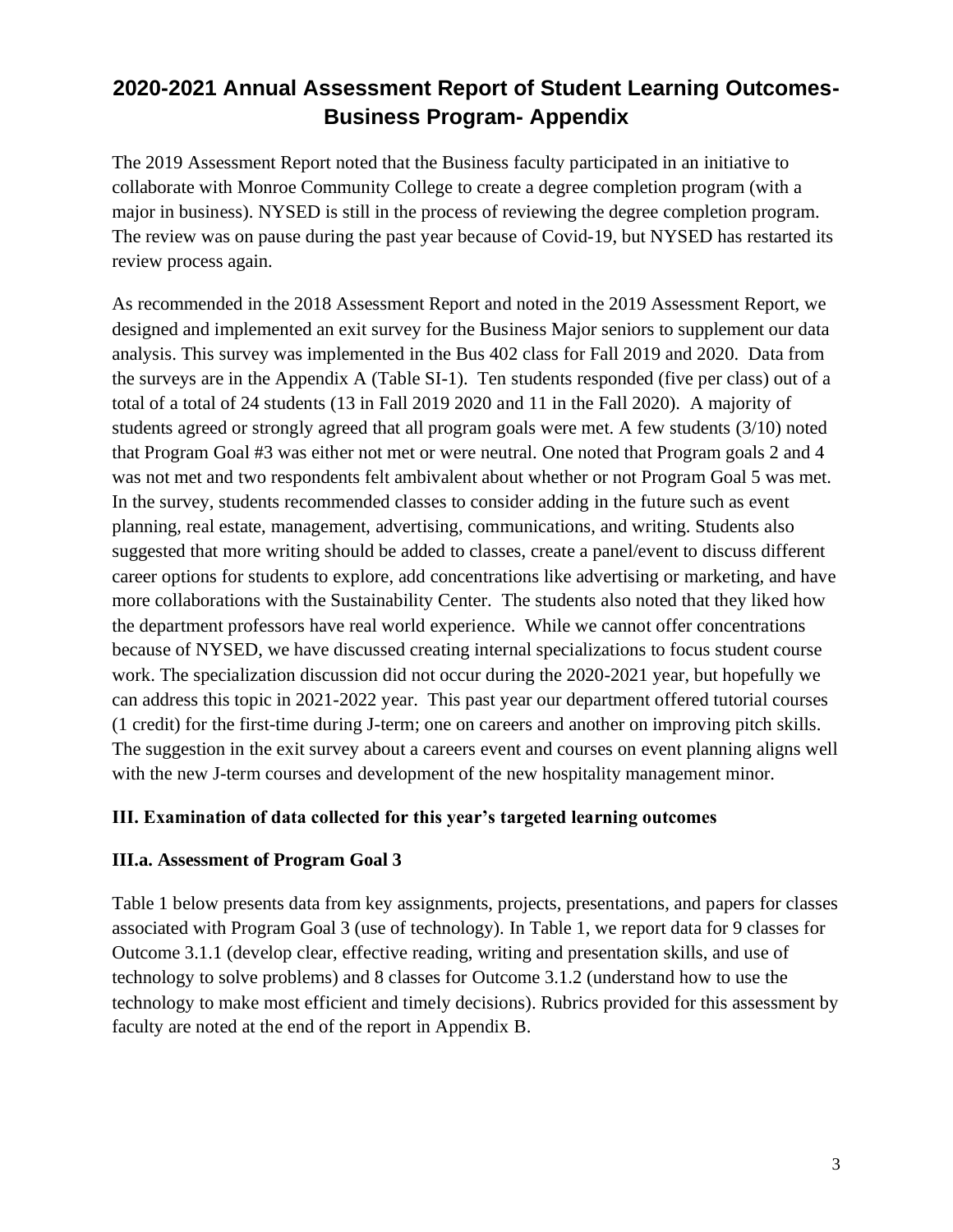|                         | <b>Program</b> Learning |            | Class Semester/  | <b>Type of</b>    |         | <b>Assessment Data</b> |               | <b>Meet</b>            | <b>Notes</b>                             |
|-------------------------|-------------------------|------------|------------------|-------------------|---------|------------------------|---------------|------------------------|------------------------------------------|
| Goal                    | <b>Outcome</b>          |            | Year             | assignment        | $=$ > A | $=$ > B                | $=$ > $\bf C$ | <b>Success</b>         |                                          |
|                         |                         |            |                  |                   |         |                        |               | Criteria?              |                                          |
| 3                       | 3.1.1                   | <b>Bus</b> | <b>Fall 2020</b> | Discussion        | 53%     | 59%                    | 0%            | Yes at B               | A few students didn't                    |
|                         | 3.1.2                   | 201        |                  | Leader            |         |                        |               | or higher              | complete but this is a                   |
|                         |                         |            |                  |                   |         |                        |               |                        | good first step before the               |
|                         |                         |            |                  |                   |         |                        |               |                        | final presentation                       |
|                         |                         |            |                  |                   |         |                        |               |                        | assignment.                              |
| $\overline{\mathbf{3}}$ | 3.1.1                   | <b>Bus</b> | <b>Fall 2020</b> | Final             | 65%     | 88%                    | 0%            | $\overline{Y}$ es at B | One student did not                      |
|                         | 3.1.2                   | 201        |                  | Presentation      |         |                        |               | or higher              | participate. See an                      |
|                         |                         |            |                  |                   |         |                        |               |                        | increase in percent of                   |
|                         |                         |            |                  |                   |         |                        |               |                        | students achieving a B or                |
|                         |                         |            |                  |                   |         |                        |               |                        | higher on assignment                     |
|                         |                         |            |                  |                   |         |                        |               |                        | from the discussion                      |
|                         |                         |            |                  |                   |         |                        |               |                        | leader assignment                        |
| $\overline{\mathbf{3}}$ | 3.1.1                   | <b>Bus</b> | <b>Fall 2020</b> | Tests-            | 47%     | 88%                    | 94%           | Yes at B               | This is an average of two                |
|                         | 3.1.2                   | 201        |                  | average           |         |                        |               | or higher              | tests, we dropped the                    |
|                         |                         |            |                  |                   |         |                        |               |                        | lowest of three                          |
|                         |                         |            |                  |                   |         |                        |               |                        | grades.53%                               |
| $\overline{\mathbf{3}}$ | 3.1.1                   | <b>Bus</b> | <b>Fall 2020</b> | Research          | 75%     | 80%                    | 85%           | Yes at B               | Based on an online                       |
|                         | 3.1.2                   | 230        |                  | paper<br>(online) |         |                        |               | or higher              | research (independent<br>study included) |
|                         |                         |            |                  |                   |         |                        |               |                        |                                          |
| 3                       | 3.1.1                   | <b>BUS</b> | Summer           | Midterm and 50%   |         | 0%                     | 0%            | N <sub>o</sub>         | <b>Based on Microsoft</b>                |
|                         | 3.1.2                   | 307        | 2020             | final projects    |         |                        |               |                        | <b>Excel and PowerPoint</b>              |
|                         |                         |            |                  |                   |         |                        |               |                        | (Only four students                      |
|                         |                         |            |                  |                   |         |                        |               |                        | registered and two                       |
|                         |                         |            |                  |                   |         |                        |               |                        | completed).                              |
| $\overline{\mathbf{3}}$ | 3.1.1                   | <b>BUS</b> | Spring           | Research          | 89%     | 100%                   | 0%            | Yes- at B              | Based on an online                       |
|                         | 3.1.2                   | 201        | 2021             | paper and         |         |                        |               | or higher              | research (independent                    |
|                         |                         |            |                  | final project     |         |                        |               |                        | study included)                          |
| 3                       | 3.1.1                   | <b>BUS</b> | Spring           | Research          | 60%     | 70%                    | 75%           |                        | Yes- C or Based on an online             |
|                         | 3.1.2                   | 202        | 2021             | paper and         |         |                        |               | higher                 | research (independent                    |
|                         |                         |            |                  | final project     |         |                        |               |                        | study included)                          |
| 3                       | 3.1.1                   | <b>Bus</b> | Spring           | Discussion        | 43%     | 0%                     | 0%            | N <sub>o</sub>         | This was the average of 5                |
|                         |                         | 250        | 2021             | Posts             |         |                        |               |                        | discussion posts-some                    |
|                         |                         |            |                  |                   |         |                        |               |                        | students didn't complete                 |
|                         |                         |            |                  |                   |         |                        |               |                        | or partially completed                   |
|                         |                         |            |                  |                   |         |                        |               |                        | the assignment.                          |
| $\overline{\mathbf{3}}$ | 3.1.1                   | <b>Bus</b> | Spring           | Group             | 100%    | 0%                     | 0%            | $Yes - A$              | Students are comfortable                 |
|                         | 3.1.2                   | 250        | 2021             | presentation      |         |                        |               | or higher              | with their oral                          |
|                         |                         |            |                  |                   |         |                        |               |                        | presentation stills                      |
|                         |                         |            |                  |                   |         |                        |               |                        |                                          |

### **Table 1: Data Evaluating Program Goal 3- Use of Technology**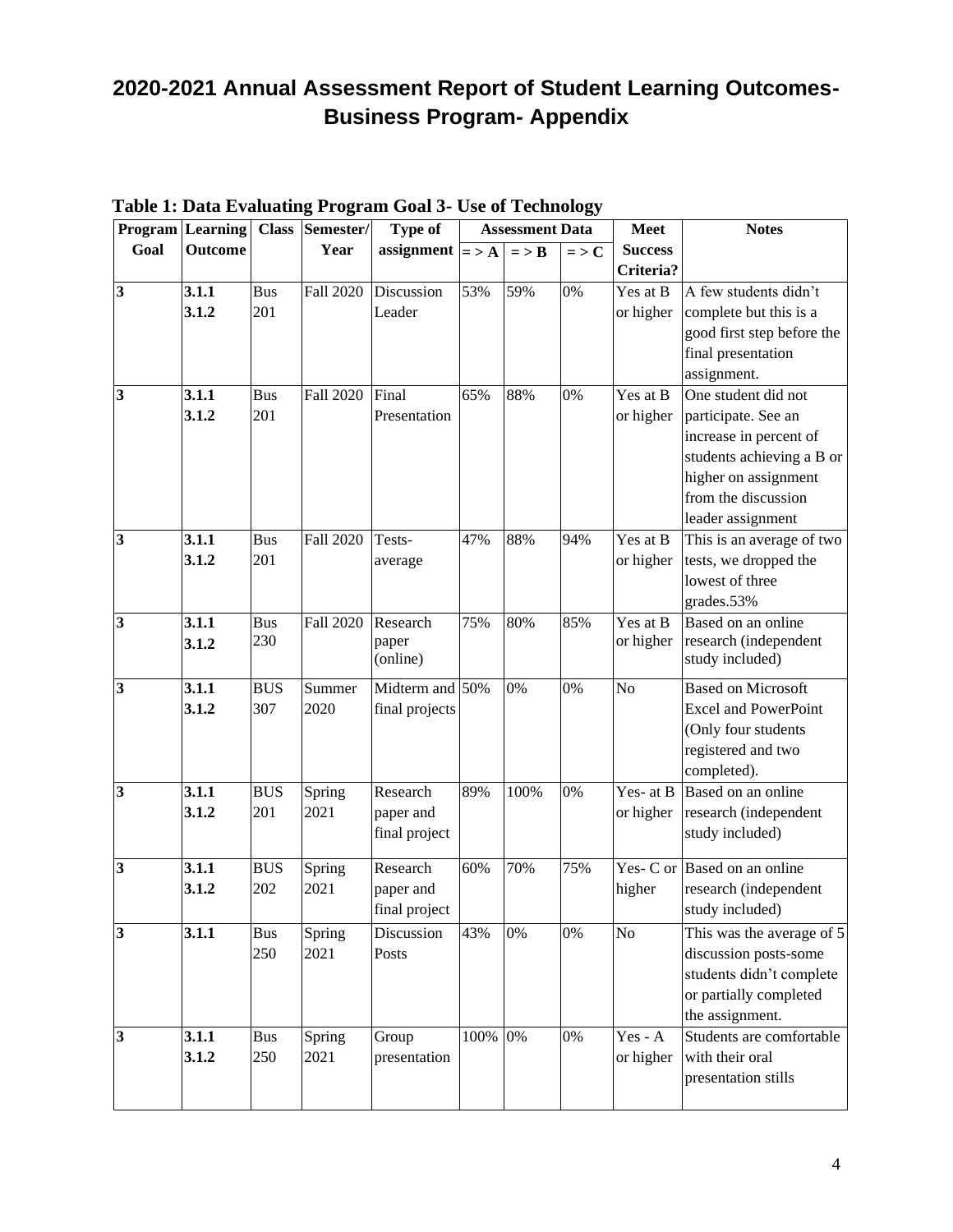|                         | <b>Program</b> Learning |            | Class Semester/  | Type of                              |              | <b>Assessment Data</b>                           |           | <b>Meet</b>            | <b>Notes</b>                                     |
|-------------------------|-------------------------|------------|------------------|--------------------------------------|--------------|--------------------------------------------------|-----------|------------------------|--------------------------------------------------|
| Goal                    | Outcome                 |            | Year             | assignment                           | $\mathbf{a}$ | $=$ > $\bf{B}$                                   | $=$ > $C$ | <b>Success</b>         |                                                  |
|                         |                         |            |                  |                                      |              |                                                  |           | Criteria?              |                                                  |
|                         |                         |            |                  |                                      |              |                                                  |           |                        |                                                  |
| 3                       | 3.1.1                   | <b>Bus</b> | Spring           | Midterm                              | 71%          | 29%                                              | 0%        |                        | Yes- A or This class performed                   |
|                         |                         | 250        | 2021             | written                              |              |                                                  |           | higher                 | consistently between the                         |
|                         |                         |            |                  | individual                           |              |                                                  |           |                        | midterm and final written                        |
|                         |                         |            |                  | assignment                           |              |                                                  |           |                        | assignment. This is an                           |
|                         |                         |            |                  |                                      |              |                                                  |           |                        | increase from last report                        |
| $\overline{\mathbf{3}}$ | 3.1.1                   | <b>Bus</b> | Spring           | Final                                | 71%          | 29%                                              | 0%        |                        | Yes- A or This class performed                   |
|                         |                         | 250        | 2021             | Written                              |              |                                                  |           | higher                 | consistently between the                         |
|                         |                         |            |                  | assignment                           |              |                                                  |           |                        | midterm and final written                        |
|                         |                         |            |                  |                                      |              |                                                  |           |                        | assignment. Success                              |
|                         |                         |            |                  |                                      |              |                                                  |           |                        | criteria improved from                           |
|                         |                         |            |                  |                                      |              |                                                  |           |                        | last report                                      |
| $\overline{\mathbf{3}}$ | 3.1.1                   | <b>Bus</b> | <b>Fall 2020</b> | Quiz 2                               | 22%          | 55%                                              | 80%       | Yes at C               | Low grade: 60, High                              |
|                         |                         | 303        |                  |                                      |              |                                                  |           | or higher              | grade: 98, Average                               |
|                         |                         |            |                  |                                      |              |                                                  |           |                        | grade: 81                                        |
| $\overline{\mathbf{3}}$ | 3.1.1                   | <b>Bus</b> | <b>Fall 2020</b> | Midterm                              | 33%          | 65%                                              | 89%       | Yes at C               | Low grade: 65, High                              |
|                         |                         | 303        |                  | Exam                                 |              |                                                  |           | or higher              | grade: 98, Average                               |
|                         |                         |            |                  |                                      |              |                                                  |           |                        | grade: 83                                        |
| 3                       | 3.1.1                   | <b>Bus</b> | <b>Fall 2020</b> | Pitch                                | 33%          | 78%                                              | 100%      | $\overline{Y}$ es at B | Low Grade: 75, High                              |
|                         |                         | 303        |                  | Process                              |              |                                                  |           | or higher              | Grade 98, Average                                |
|                         |                         |            |                  | Assignment                           |              |                                                  |           |                        | grade: 86                                        |
| 3                       | 3.1.2                   | <b>BUS</b> | <b>Fall 2020</b> | Video                                |              | When verbally asked in $N/A$                     |           |                        | Technology was                                   |
|                         |                         | 303        |                  | recording                            |              | class, 33% needed                                |           |                        | discussed and                                    |
|                         |                         |            |                  | software and assistance with the use |              |                                                  |           |                        | demonstrated in the                              |
|                         |                         |            |                  | tutorial                             |              | of technology with the                           |           |                        | course and was                                   |
|                         |                         |            |                  | assignment                           |              | video recording                                  |           |                        | subsequently used by                             |
|                         |                         |            |                  |                                      |              | software; All students                           |           |                        | students throughout the                          |
|                         |                         |            |                  |                                      |              | successfully completed                           |           |                        | course in researching and                        |
|                         |                         |            |                  |                                      |              | the tutorial, indicated                          |           |                        | preparation of                                   |
|                         |                         |            |                  |                                      |              | they were comfortable                            |           |                        | assignments, papers and                          |
|                         |                         |            |                  |                                      |              | using the software and<br>successfully completed |           |                        | oral presentations but<br>technology use was not |
|                         |                         |            |                  |                                      |              | the assignment.                                  |           |                        | specifically assessed.                           |
| $\overline{\mathbf{3}}$ | 3.1.1                   | <b>Bus</b> | Spring           | Midterm                              | 30%          | 58%                                              | 65%       | No                     | Low grade: 55, High                              |
|                         |                         | 305        | 2021             | Exam                                 |              |                                                  |           |                        | grade: 96, Average                               |
|                         |                         |            |                  |                                      |              |                                                  |           |                        | grade: 83                                        |
| $\overline{\mathbf{3}}$ | 3.1.1                   | <b>Bus</b> | Spring           | Quiz 2 (Ch                           | 15%          | 44%                                              | 65%       | N <sub>0</sub>         | Low grade:55, High                               |
|                         |                         | 305        | 2021             | 7)                                   |              |                                                  |           |                        | grade: 100, Average                              |
|                         |                         |            |                  |                                      |              |                                                  |           |                        | grade: 76                                        |
|                         |                         |            |                  |                                      |              |                                                  |           |                        |                                                  |
| $\overline{\mathbf{3}}$ | 3.1.1                   | <b>Bus</b> | Spring           | Case Study                           | 15%          | 65%                                              | 100%      | Yes at C               | Low grade: 75, High                              |
|                         |                         | 305        | 2021             | Analysis &                           |              |                                                  |           | or higher              | grade: 95, Ave. grade: 85                        |
|                         |                         |            |                  | Presentation                         |              |                                                  |           |                        |                                                  |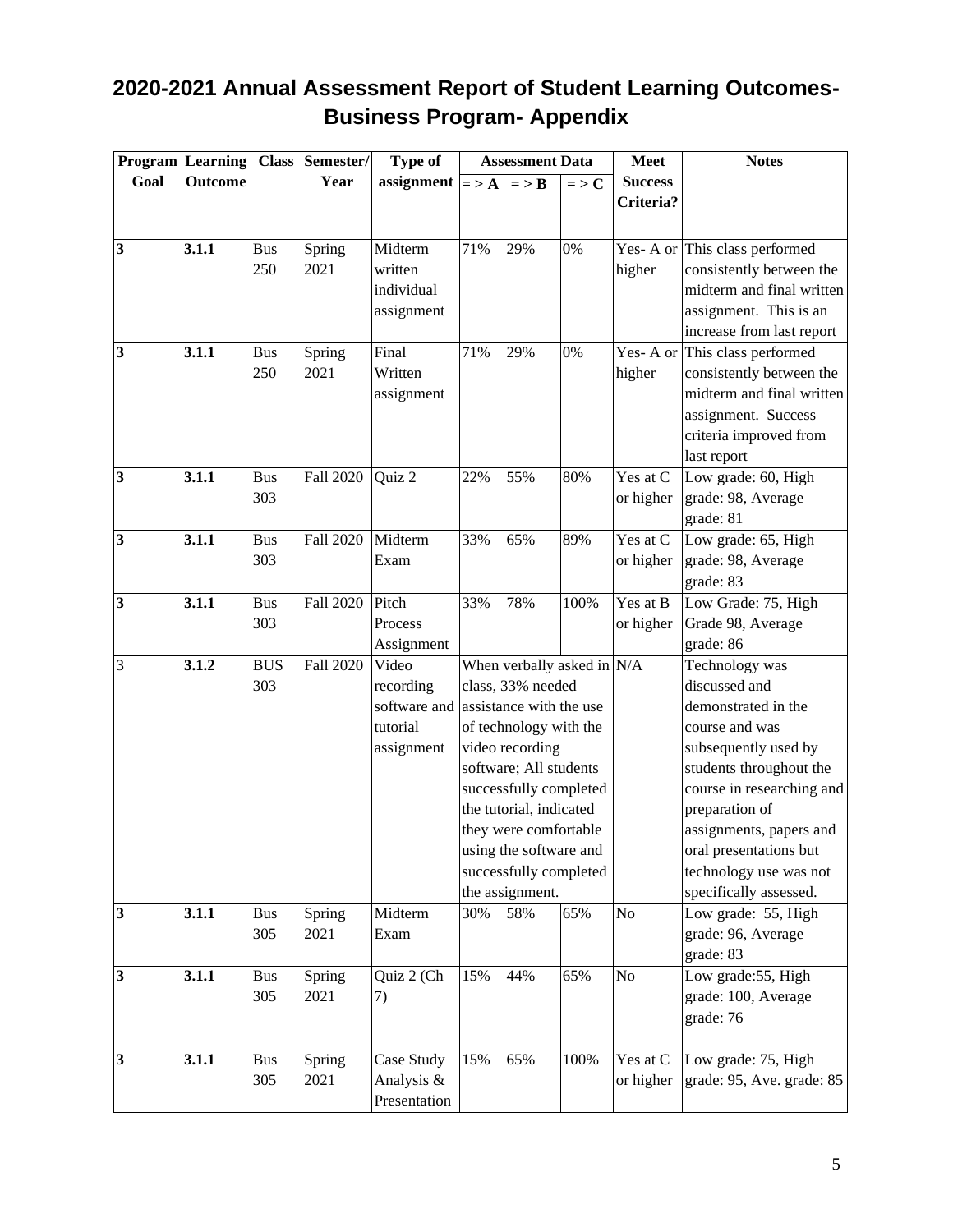| 2020-2021 Annual Assessment Report of Student Learning Outcomes- |  |
|------------------------------------------------------------------|--|
| <b>Business Program- Appendix</b>                                |  |

|                         | Program Learning |            | Class Semester/  | <b>Type of</b>           |         | <b>Assessment Data</b> |           | <b>Meet</b>    | <b>Notes</b>               |
|-------------------------|------------------|------------|------------------|--------------------------|---------|------------------------|-----------|----------------|----------------------------|
| Goal                    | <b>Outcome</b>   |            | Year             | assignment $ =\rangle$ A |         | $=$ > $\bf{B}$         | $=$ > $C$ | <b>Success</b> |                            |
|                         |                  |            |                  |                          |         |                        |           | Criteria?      |                            |
| $\overline{\mathbf{3}}$ | 3.1.1            | <b>Bus</b> | <b>Fall 2020</b> | Final poster             | 100% 0% |                        | 0%        | Yes at A       | Students are very          |
|                         | 3.1.2            | 402        |                  | presentation             |         |                        |           | or higher      | comfortable with their     |
|                         |                  |            |                  |                          |         |                        |           |                | oral presentation skills.  |
|                         |                  |            |                  |                          |         |                        |           |                | Success criteria           |
|                         |                  |            |                  |                          |         |                        |           |                | improved from last         |
|                         |                  |            |                  |                          |         |                        |           |                | report                     |
| $\overline{\mathbf{3}}$ | 3.1.1            | <b>Bus</b> | <b>Fall 2020</b> | Draft 1                  | 22%     | 67%                    | 78%       | Yes at C       | This is an early draft     |
|                         |                  | 402        |                  |                          |         |                        |           | or higher      | assignment to show how     |
|                         |                  |            |                  |                          |         |                        |           |                | the iterations help        |
|                         |                  |            |                  |                          |         |                        |           |                | students progress in their |
|                         |                  |            |                  |                          |         |                        |           |                | writing and research       |
|                         |                  |            |                  |                          |         |                        |           |                | skills. A few students     |
|                         |                  |            |                  |                          |         |                        |           |                | didn't hand in the         |
|                         |                  |            |                  |                          |         |                        |           |                | assignment.                |
| $\overline{\mathbf{3}}$ | 3.1.1            | <b>Bus</b> | <b>Fall 2020</b> | Final written 44%        |         | 100%                   | 0%        | Yes at B       | While the success criteria |
|                         | 3.1.2            | 402        |                  | paper                    |         |                        |           | or higher      | improved from the last     |
|                         |                  |            |                  |                          |         |                        |           |                | report, many struggled at  |
|                         |                  |            |                  |                          |         |                        |           |                | first with finding         |
|                         |                  |            |                  |                          |         |                        |           |                | appropriate data sources   |
|                         |                  |            |                  |                          |         |                        |           |                | and synthesizing           |
|                         |                  |            |                  |                          |         |                        |           |                | literature/data. It took   |
|                         |                  |            |                  |                          |         |                        |           |                | several iterations and     |
|                         |                  |            |                  |                          |         |                        |           |                | individual time with the   |
|                         |                  |            |                  |                          |         |                        |           |                | instructor to hone their   |
|                         |                  |            |                  |                          |         |                        |           |                | writing and research       |
|                         |                  |            |                  |                          |         |                        |           |                | skills.                    |

Based on the data in Table 1, we have generally met the success goals for most of our classes offered in 2020-2021 for the two Learning Outcomes associated with Program Goal #3. Five assignments met the success criteria at C or greater, six assignments met the success criteria at B or higher and four assignments met the success criteria at the A or higher level. This is an improvement from the 2018-2019 report, as we have more consistent data inputs for the report and a finer level of detail. As noted in the closing the loop section, three class assignments assessed (BUS 250, BUS 305, and BUS 307) did not meet the minimum success criteria of C or higher. Even though many of the courses have met the success criteria, faculty indicate from some courses assessed and even the students in the exit survey that focusing on writing and presentation skills important. For BUS 307, this was a course taught for the first time during an online summer session. The faculty noted that an in-person lab rather than online experience required because of the pandemic would helped improve student success. For BUS 305, two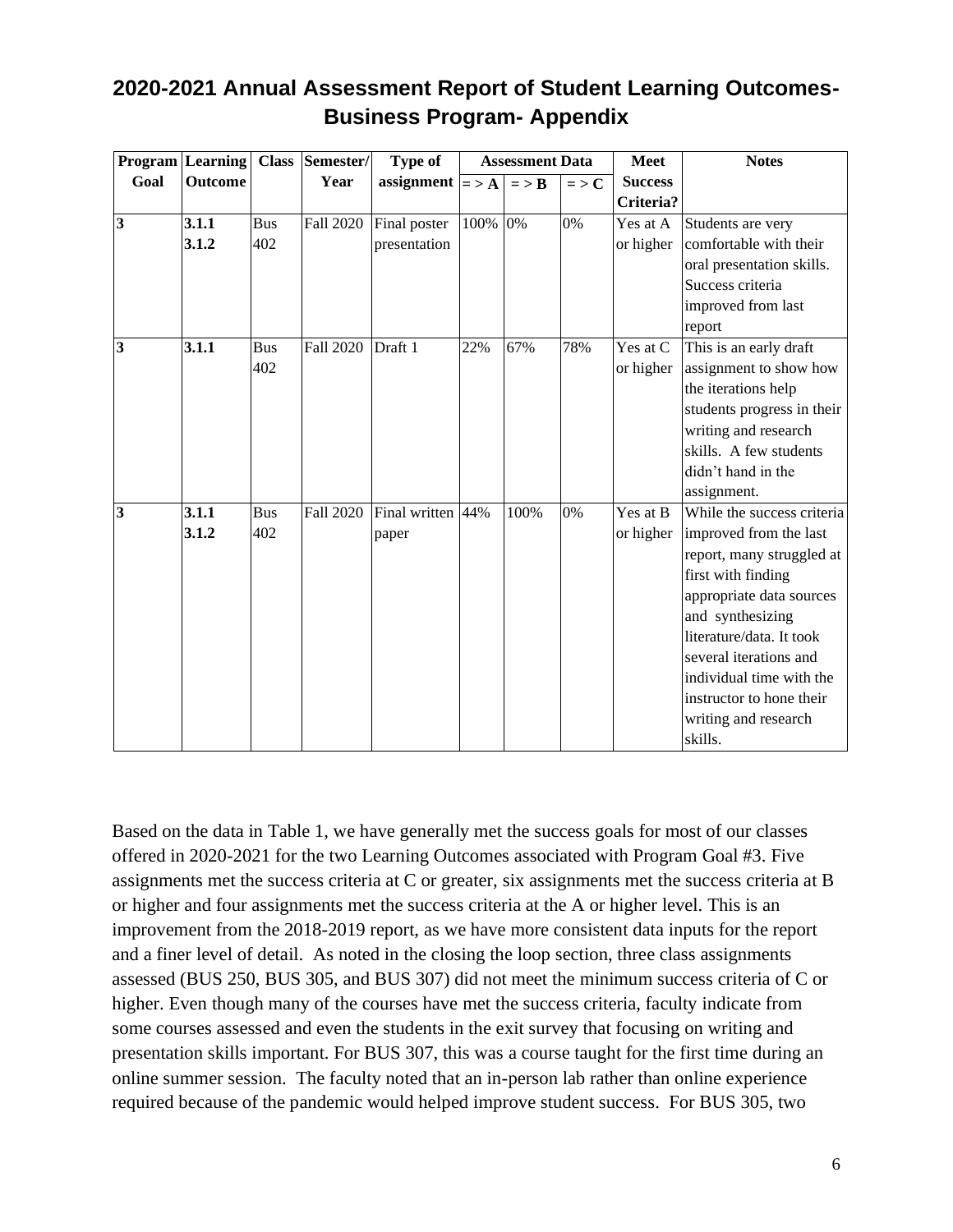assignments that did not meet the success criteria did have an overall average of a C+ or B. The instructor noted that based on the review of the written assignments and observations during the oral portion of the assignments, it appears that students have adequately developed presentation skills. For BUS 250, while this assignment did not meet the success criteria, however, as noted previously, it is an important opportunity for students to practice writing skills and enables all members of the class to participate in a thoughtful discussion rather than just hearing from the same class mates who are most comfortable speaking in class. The instructor may plan to keep this type of assignment in classes in the post-pandemic teaching environment for these reasons.

An example of how multiple assignments were used indirectly to help students improve their writing skills and achieve success with Outcome 3.1.1 over the semester is shown in Bus 402. While all students passed the final paper or project, it took considerable effort with weekly, one on one meetings with students to ensure that their final products were sufficient. Several struggled with synthesizing articles and finding appropriate sources of data. However, the individual grading of outline and draft writing assignments (rather than just noting the assignment was complete or not) provided both qualitative and quantitative feedback to the students. Subsequently, in BUS 402, the students met the success criteria at C or higher for the Draft 1 assignment, but then met the success criteria for the B or higher level for the final paper/project assignment.

In BUS 305, students noted that they enjoyed the debating experience. Beginning in week 3, chapter discussions were led by student volunteers. The instructor introduced case studies and analysis and guest speakers that included, a business owner, attorneys, and an arbitrator/mediator. The students indicated they were able to learn the key concepts better as a result of case analysis and discussion with guest speakers. The guest speakers were virtual due to the COVID-19 pandemic. In addition, student led discussion & debate was found to be beneficial by the students.

One student in BUS 305 noted that they may consider applying to law school after graduating from Wells, but they had no interest in law before taking the course. Another student remarked that they have no interest in law but the course enlightened her as to the importance of a broad understanding of business law in order to know when the business or an employee should contact a lawyer. These comments align with senior exit survey comments about learning about other careers and will be discussed in a future department meeting. Students comments on BUS 303 and 305 are located in the Appendix C.

For Learning Outcome 3.1.2, several courses found that students achieved success with understanding how to use the technology to make most efficient and timely decisions. Technology was discussed and demonstrated in Bus 303 and was subsequently used by students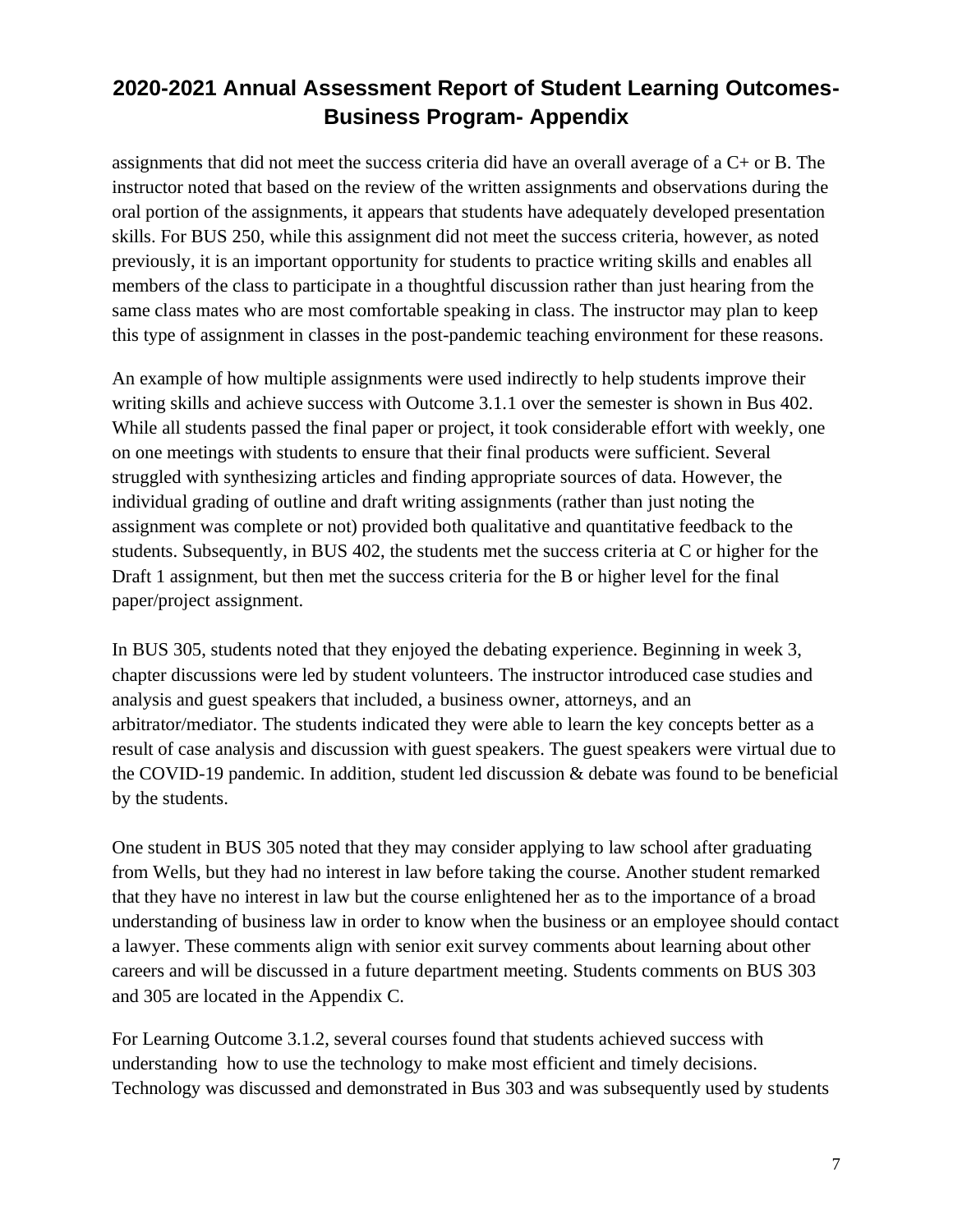throughout the course in researching and preparation of assignments, papers and oral presentations but technology use was not specifically assessed in the course. However this was not specifically assessed with an assignment. The instructor asked students if they required assistance with the use of technology. Three students, representing 33% of the class, requested assistance with the video recording software. Students brought their laptops to class and we subsequently dedicated 30 minutes during class time to review the setup and operation of the video software. All students successfully completed the tutorial, indicated they were comfortable using the software and successfully completed the assignment. In response to student suggestions, a short video was viewed by the class at the introduction of key lessons in BUS 303. Students stated that the subsequent discussion aided in their understanding of each lesson and provided context. The faculty noted for Learning Objective 3.1.2 in BUS 303, they devoted more class time to technology use and decision-making skill development during the semester than in the past. They will explore the addition of a means of assessment for this objective for the 2021- 2011 year. In BUS 250, we normally have assignments in which students learn and use 3D modeling design software and then print part of their final projects on 3D printers. Because of the uncertainty associated with the pandemic, the instructor decided to leave this part of the curriculum out this year. This will be added back in the future.

For BUS 402 the instructor focused on enhancing awareness of library technical resources and reviewing how to conduct research so students can better prepare assignments, papers and oral presentations. While students demonstrated an understanding of the use of technology relative to the work and assignments that they submitted, finding appropriate data sources remains a challenge. This is an ongoing skill that the instructor will work on and find ways to assess in the future. Student challenges may have been related in some part to the newness of their paper topics, which focused on the impacts of the pandemic. For BUS 307, learning outcome 3.1.2. should see improvement with an in-person laboratory to review the software being used in class.

### **IV. Program Changes for the Upcoming Year**

While the Business Major generally appears to meet the success criteria for Program Goal #3, the faculty will meet in the Fall of 2021 to introduce a reliable data-driven approach that can be used to satisfy the reporting part of the Assessment process. This will include type of data, source, analysis, and supporting the report. Our department will continue to ensure that all course syllabi include Student Learning Outcomes associated with the Program Goals. We will also work as a department to review Tables 1 and 2 in the 2020-2021 Assessment Plan as needed. Specifically, we will strive to identify ways to modify course syllabi and rubrics to help our students continue to improve on their writing and oral presentation skills (Outcome 3.1.1). We expect to continue to see improvement over the next couple of years with Wells College's writing curriculum for first year students. Additional time in courses will be spent on Outcome 3.1.2 for relevant courses and we will identify rubrics/assignments to assess this outcome specifically. To ensure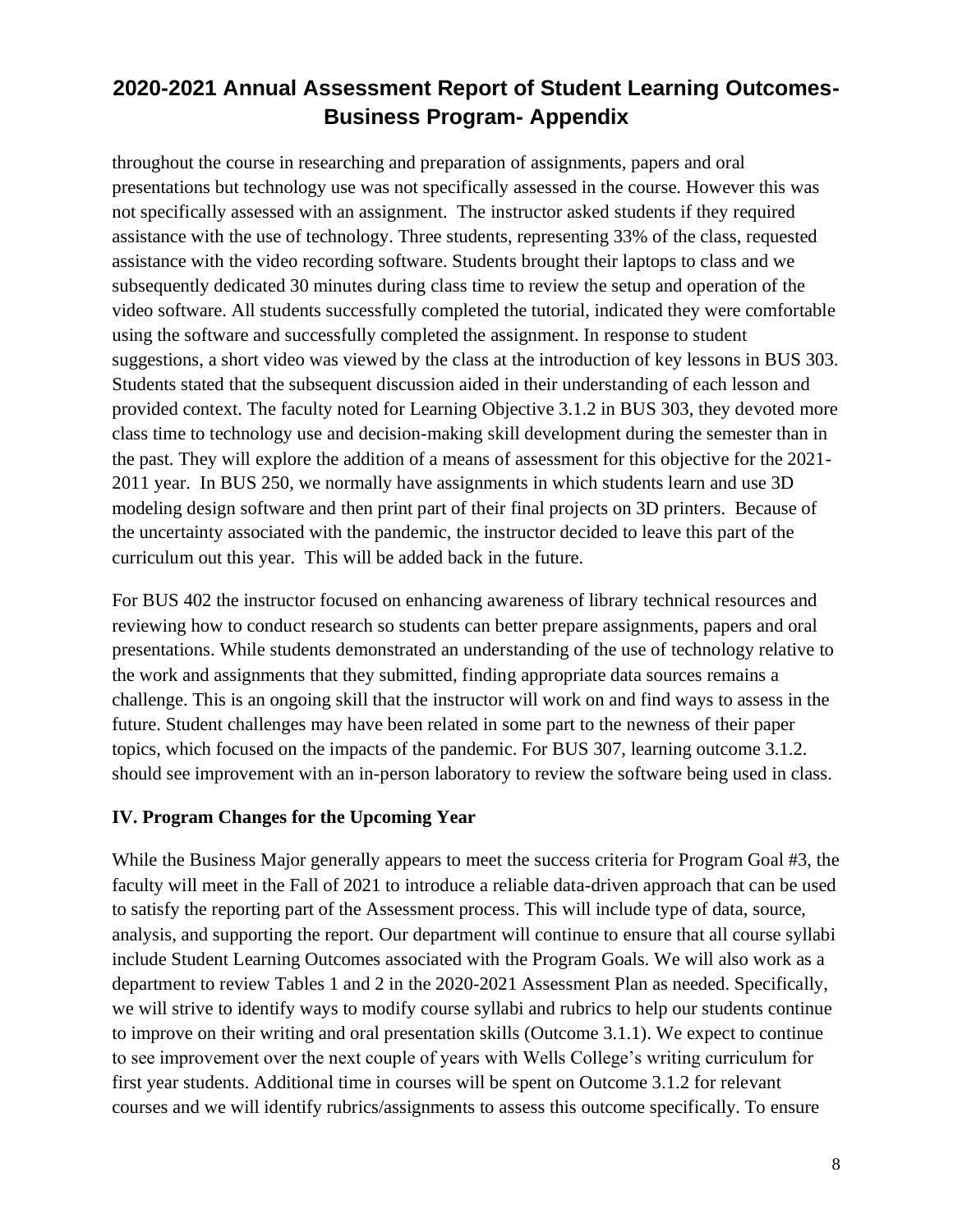clear communication for advising, we will start to discuss a sample two- and four-year course schedule for the students and identify a suggested course sequence. While some introductory or 200 level courses have no prerequisites, it still would be helpful for students to review a suggested sequence of courses before attending advising appointments. Not only will this guidance help ensure student academic success in courses, it could have a positive impact on retention. We will also continue to review our courses to ensure we have appropriate prerequisites. In creating the two-year teaching schedule, we identified potential opportunities to create new courses or modify existing ones to meet the changing needs of our students such as BUS 306 and BUS 307. Finally, we will also continue to explore establishing a mechanism to obtain post measurement data from the Center for Academic and Career Advising to evaluate future Program Goals and Outcomes.

Finally, the 2019 Assessment Report received the following feedback from the Education Program Committee (EPC):

*This program shows the use and meaningfulness of the data results by that of the outcomes for Learning Goals #3 and #5 being analyzed across the curriculum. Data was clearly organized in the chart with general feedback for each course provided in the notes section. No changes could be made at the time of the report because of data which was still to be collected. Could there be multiple benchmarks within the semester for data collection? Also, could the outcomes of a goal broaden to more than just one singular course? Finding a connection through the student experience in the program from first year to senior year.* 

Our department plans to meet and work with the EPC to better understand how to respond effectively to their feedback for future Assessment Reports and Plans. The feedback from the 2019-2020 Assessment Report gave our department a "3" out of "3" for all categories except "Previous Changes to Academic Program or Assessment Plan" and "Analysis of Results," which received a grade of "2" out of "3".

### **V. Action Plan for the Upcoming Year**

While we are aware that Program Goal 3 is important to work on, as noted in our 2021 Assessment Plan, the Business faculty will start to assess Program Goal #1 by collecting data from key assignments, tests, and projects from classes listed in Table 1 in the Business Assessment Plan. Using feedback from EPC, we hope to meet during the year to discuss data collection, identify any program changes, and develop an action plan for the upcoming year.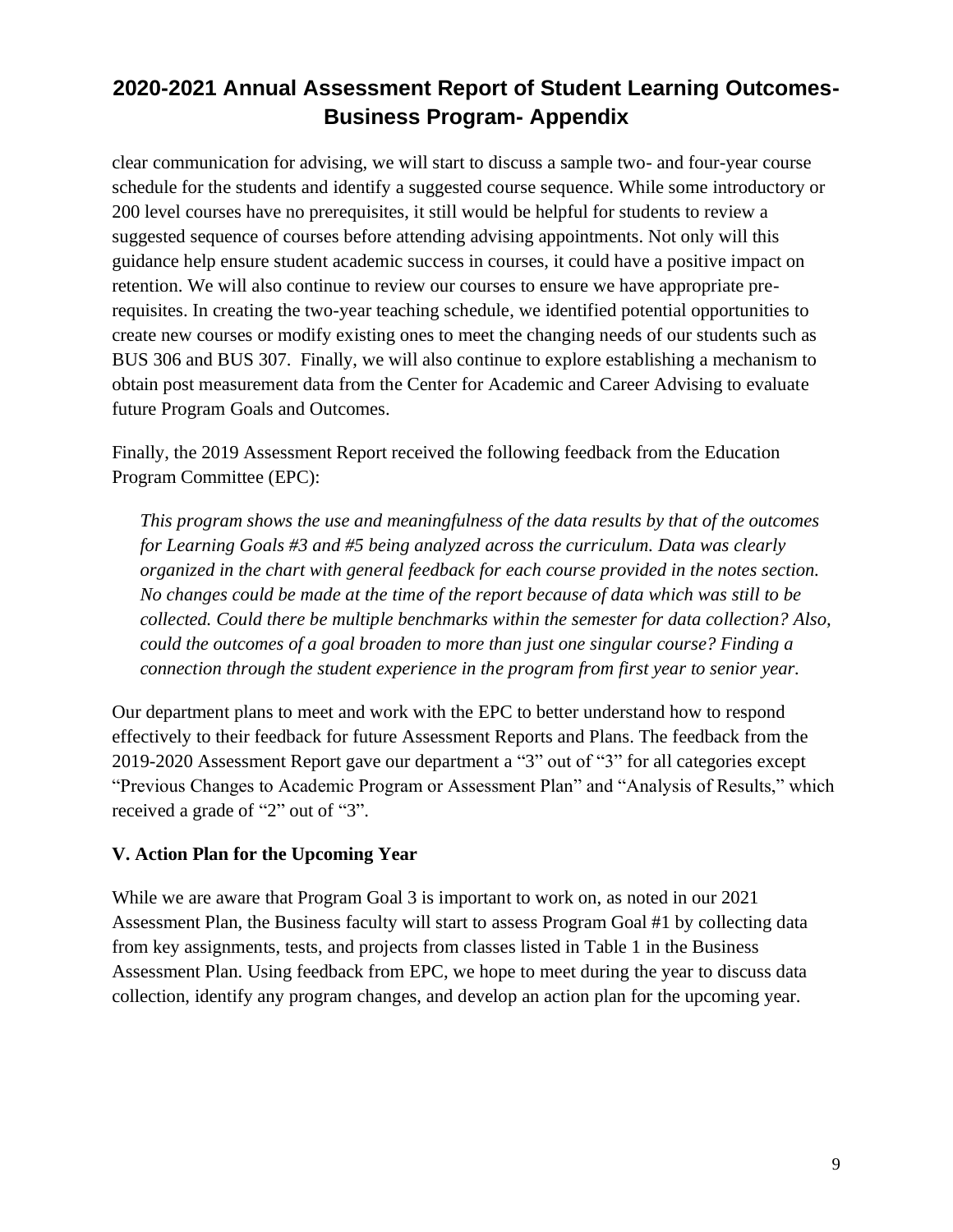### **APPENDIX A- Senior Exit Survey Data in BUS 402**

Table SI-1: Number of student responses to questions in the survey taken in BUS 402 in 2019 and 2020 on indicating strongly they agree or disagree with how effectively the business major met each program goal.

|                | Do not Strongly<br>Agree - 1 | 2 | <b>Neither Agree or</b><br>Disagree - 3 | 4 | <b>Strongly Agree -</b> |
|----------------|------------------------------|---|-----------------------------------------|---|-------------------------|
| Program Goal 1 |                              | 0 |                                         |   |                         |
| Program Goal 2 | 0                            |   |                                         |   |                         |
| Program Goal 3 | 0                            |   |                                         |   |                         |
| Program Goal 4 |                              |   |                                         |   |                         |
| Program Goal 5 |                              | 0 |                                         | h |                         |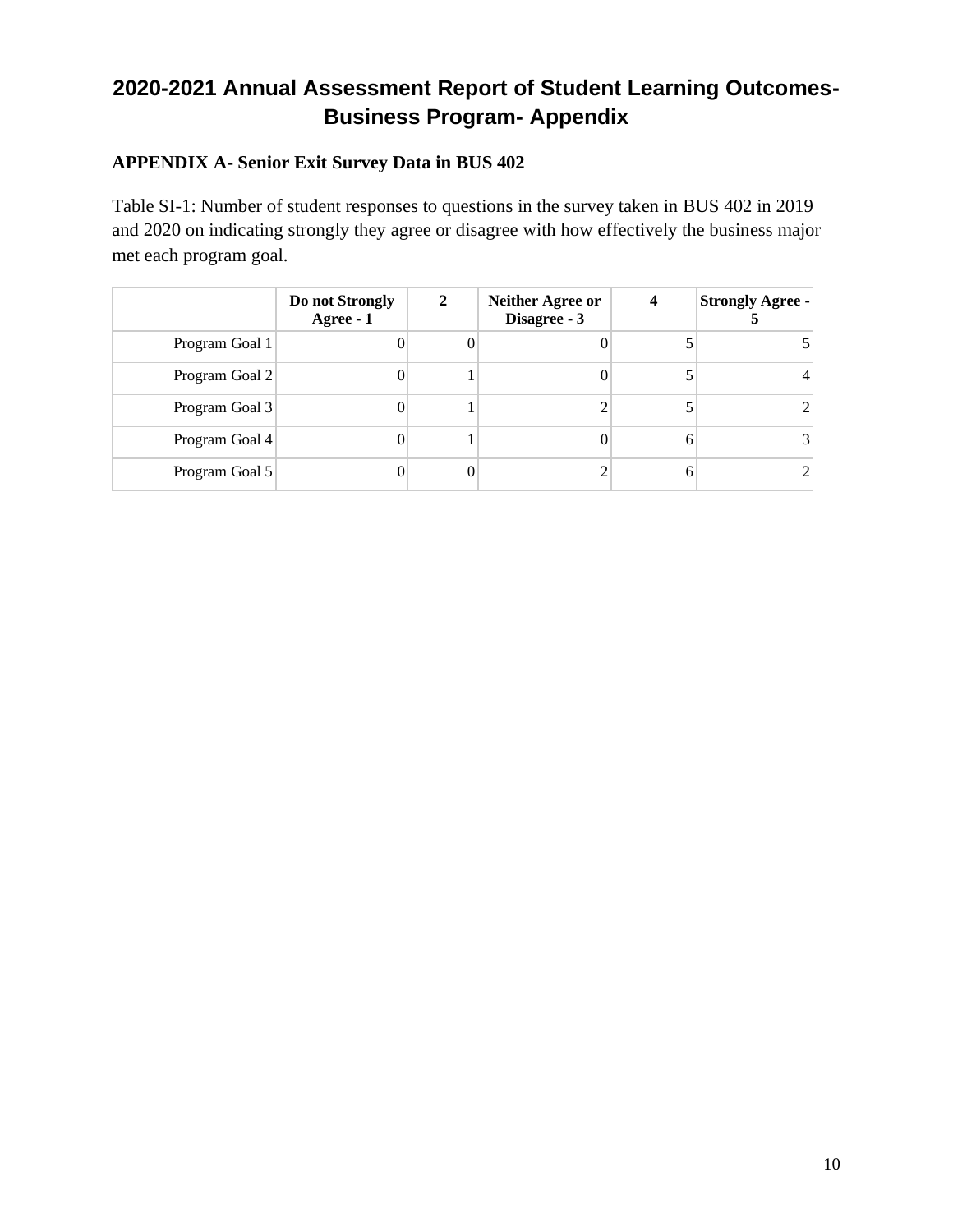### **APPENDIX B: RUBRICS**

### **Rubrics- Research Papers (common rubric) for Fall BUS 201, BUS 202, AND BUS 230**

|                                           | Does not meet<br>expectations                                                                                                                                                                                     | Needs improvement                                                                                                                                               | Proficient                                                                                                                                                                                                       | Excellent                                                                                                                                                                                                            |
|-------------------------------------------|-------------------------------------------------------------------------------------------------------------------------------------------------------------------------------------------------------------------|-----------------------------------------------------------------------------------------------------------------------------------------------------------------|------------------------------------------------------------------------------------------------------------------------------------------------------------------------------------------------------------------|----------------------------------------------------------------------------------------------------------------------------------------------------------------------------------------------------------------------|
| <b>Content Knowledge</b><br>& Structure   | 5 (2.08333%) Fails<br>to apply course<br>materials and<br>outside research and<br>misses many of the<br>relevant concepts,<br>theories, or issues,<br>and may address<br>irrelevant or<br>misguided<br>knowledge. | 15 (6.25%)<br>Addresses some of<br>the relevant<br>concepts, theories<br>and issues and may<br>inconsistently apply<br>or not fully cover<br>content knowledge. | 30 (12.50%) Offers<br>some logical<br>ordering and<br>understanding of<br>course materials and<br>outside research in<br>response and<br>addresses most of<br>the relevant<br>concepts, theories,<br>and issues. | 40 (16.66666%)<br>Applies course<br>materials and<br>outside research<br>with logical order to<br>ideas with no gaps<br>in information by<br>completely<br>addressing concepts,<br>theories, and<br>material issues. |
| <b>Critical Thinking</b>                  | 5 (2.08333%) Fails<br>to provide sufficient<br>critical thinking and<br>analysis, or merely<br>states response<br>without explanation.                                                                            | 15 (6.25%)<br>Discusses few topics<br>critically or with full<br>analysis, omitting<br>relevant nuance or<br>context.                                           | 30 (12.50%) Offers<br>some critical<br>thinking and<br>interpretation of the<br>materials but may<br>miss nuance or<br>context.                                                                                  | 40 (16.66666%)<br>Demonstrates<br>substantial critical<br>thinking about<br>topics and solid<br>interpretation of<br>materials and<br>reflection.                                                                    |
| Clarity & Effective<br>Communication      | 5 (2.08333%) Fails<br>to offer evidence or<br>understanding<br>without any logical<br>structure.                                                                                                                  | 15 (6.25%) Provides<br>issues without<br>evidence or<br>understanding, or<br>without any logical<br>structure.                                                  | 30 (12.50%)<br>Discusses some<br>evidence and<br>understanding and<br>may lack logical<br>structure.                                                                                                             | 40 (16.66666%)<br>Presents material<br>and understanding<br>with logical and<br>well-supported<br>evidence and<br>understanding.                                                                                     |
| Integration of<br>Knowledge &<br>Articles | 5 (2.08333%) Fails<br>to integrate or apply<br>knowledge into<br>overall presentation<br>or may plagiarize in<br>response.                                                                                        | 15 (6.25%) Lacks or<br>provides<br>inconsistent<br>knowledge or<br>concepts into thesis<br>or response and may<br>provide rote<br>recitation.                   | 30 (12.50%) Applies<br>good application of<br>themes and concepts<br>into thesis and<br>responses.                                                                                                               | 40 (16.66666%)<br>Fully integrates and<br>incorporates various<br>themes and concepts<br>into overall thesis<br>and presentation.                                                                                    |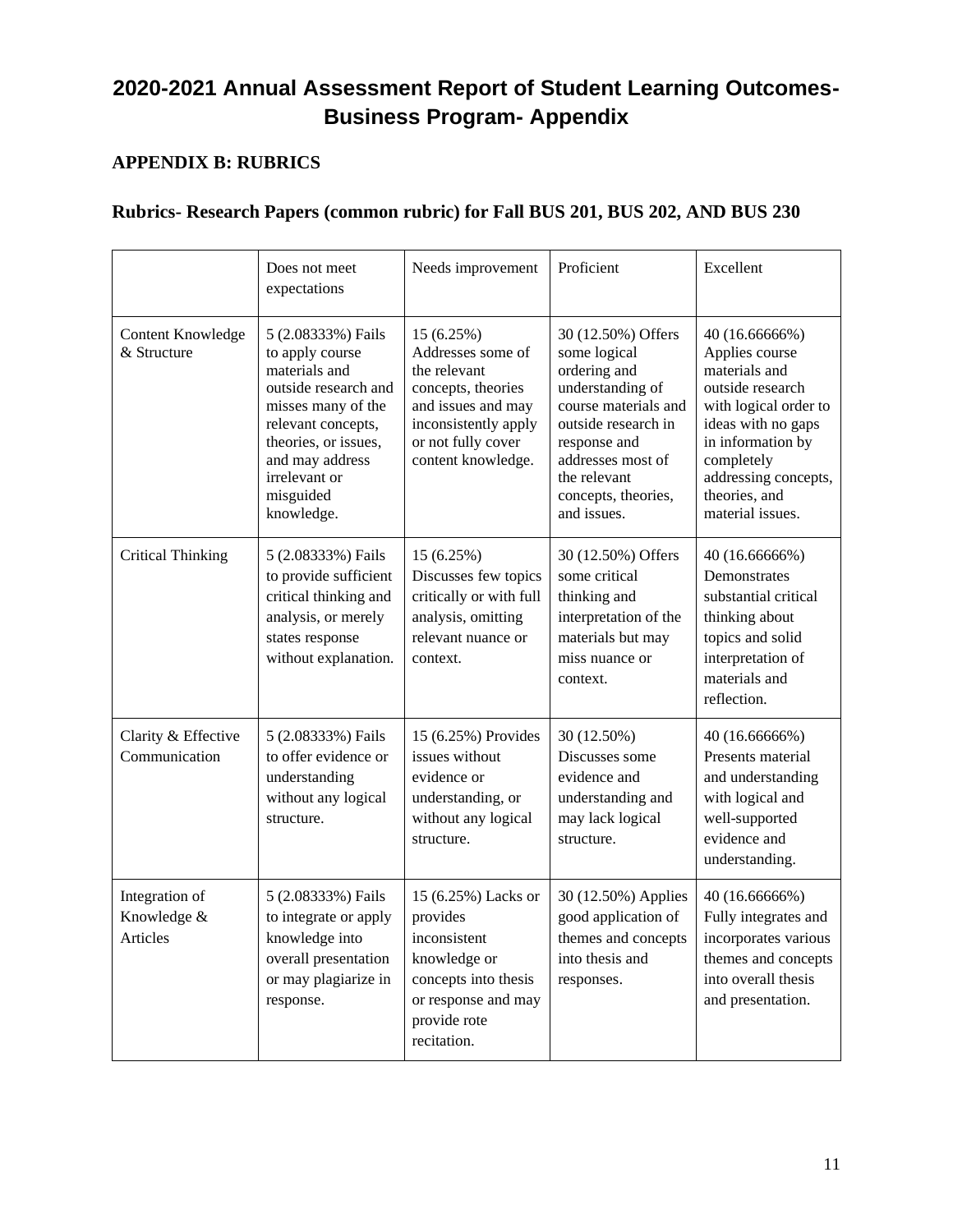| Presentation             | $5(2.08333\%)$<br>Fails to<br>organize response<br>coherently with<br>multiple paragraphs<br>and may include<br>run- on sentences or<br>general lack of<br>organization. | 15(6.25%)<br>Lacks either section<br>headings or topic<br>sentences and may<br>include run- on<br>sentences and/or<br>paragraphs                                | 30 (12.50%)<br>Organizes responses<br>with some section<br>headings and<br>multiple paragraphs<br>to explain concepts.                       | 40 (16.66666%)<br>Presents responses<br>with strong topic<br>sentences and<br>section headings                                                                                       |
|--------------------------|--------------------------------------------------------------------------------------------------------------------------------------------------------------------------|-----------------------------------------------------------------------------------------------------------------------------------------------------------------|----------------------------------------------------------------------------------------------------------------------------------------------|--------------------------------------------------------------------------------------------------------------------------------------------------------------------------------------|
| <b>Writing Mechanics</b> | $5(2.08333\%)$<br>Writes with multiple<br>spelling or<br>grammatical errors<br>and/or does not<br>properly cite<br>sources.                                              | 15 (6.25%) Writes<br>to be understandable<br>with some spelling<br>or grammatical<br>errors with some<br>proper citations,<br>which may include<br>some errors. | 30 (12.50%) Writes<br>clearly to be easily<br>understood with<br>minimal spelling or<br>grammatical errors<br>and properly cites<br>sources. | 40 (16.66666%)<br>Writes clearly and<br>concisely to be<br>easily understood<br>with few, if any,<br>spelling or<br>grammatical errors,<br>and properly cites<br>sources thoroughly. |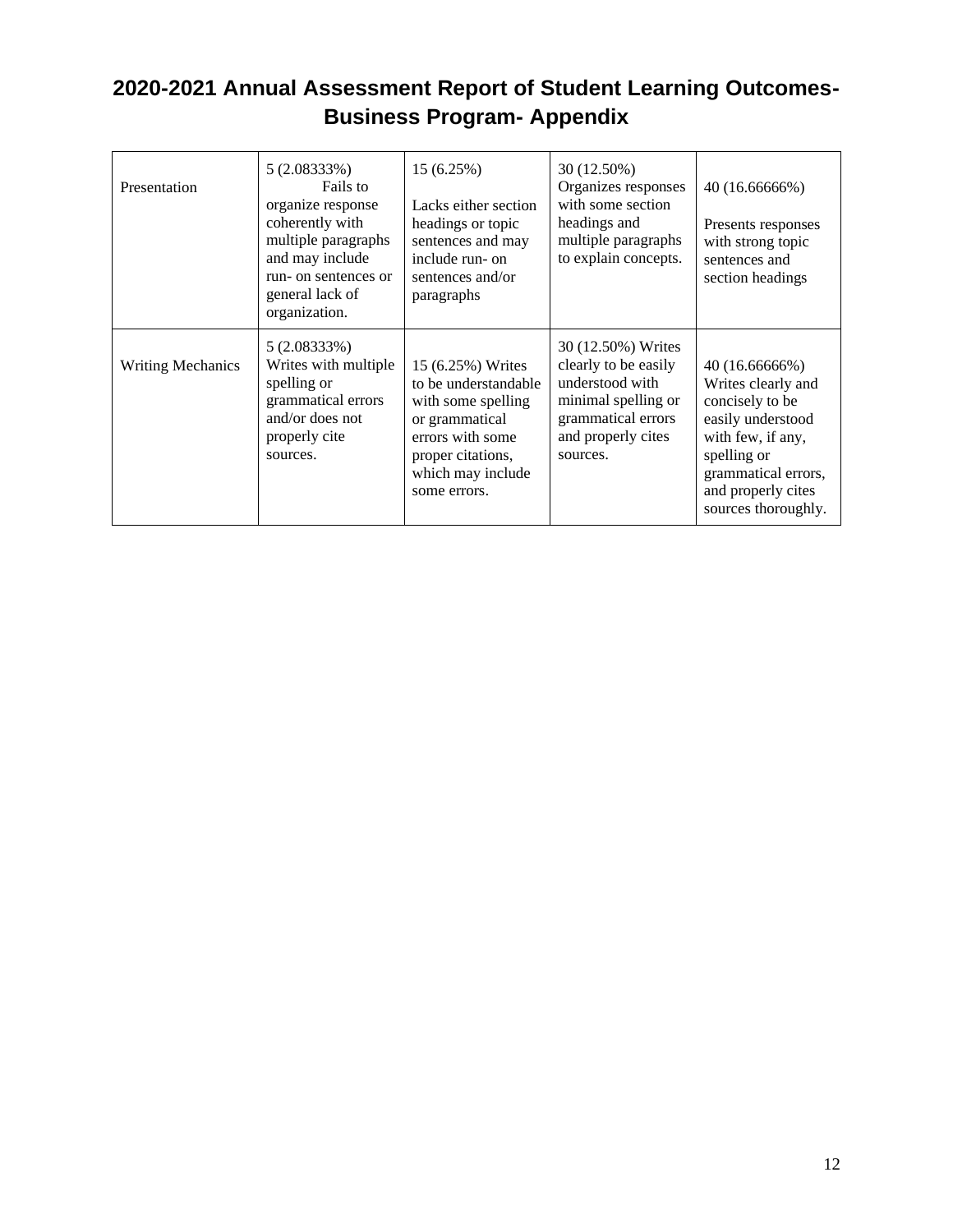## **Bus 307 Marketing Analytics Rubric**

|                 | Does not meet                                                                                                       | <b>Needs</b><br>improvement                                                                                        | Proficient                                                                                                 | <b>Excellent</b>                                                                                                    |
|-----------------|---------------------------------------------------------------------------------------------------------------------|--------------------------------------------------------------------------------------------------------------------|------------------------------------------------------------------------------------------------------------|---------------------------------------------------------------------------------------------------------------------|
| <b>Describe</b> | Below 65%                                                                                                           | 65%-75%                                                                                                            | 76%-89%                                                                                                    | 90% and above                                                                                                       |
|                 | Provides<br>incomplete, unclear,<br>or inaccurate<br>description of the<br>variables and the<br>computation process | Provides some<br>complete, clear, or<br>accurate description<br>of the variables and<br>the computation<br>process | Provides complete,<br>clear, or accurate<br>description of the<br>variables and the<br>computation process | Provides fully<br>complete, clear, or<br>accurate description<br>of the variables and<br>the computation<br>process |
| <b>Analyze</b>  | Does not relate the<br>structure, context,<br>and the function to<br>compute                                        | Somewhat relate the<br>structure, context,<br>and the function to<br>compute                                       | Relate the structure,<br>context, and the<br>function to compute                                           | Provides a clear<br>relationship among<br>the structure,<br>context, and the<br>function to compute                 |
| Interprete      | Interpretation of the<br>outcome in relation<br>to the context<br>provided is poor                                  | Interpretation of the<br>outcome in relation<br>to the context<br>provided is<br>somewhat<br>appropriate           | Interpretation of the<br>outcome in relation<br>to the context<br>provided is good                         | Interpretation of the<br>outcome in relation<br>to the context<br>provided is<br>excellent                          |
| <b>Evaluate</b> | Use of personal<br>judgement to<br>provide a<br>quantitative solution<br>is poor                                    | Use of personal<br>judgement to<br>provide a<br>quantitative solution<br>is somewhat<br>acceptable                 | Use of personal<br>judgement to<br>provide a<br>quantitative solution<br>is good                           | Use of personal<br>judgement to<br>provide a<br>quantitative solution<br>is excellent                               |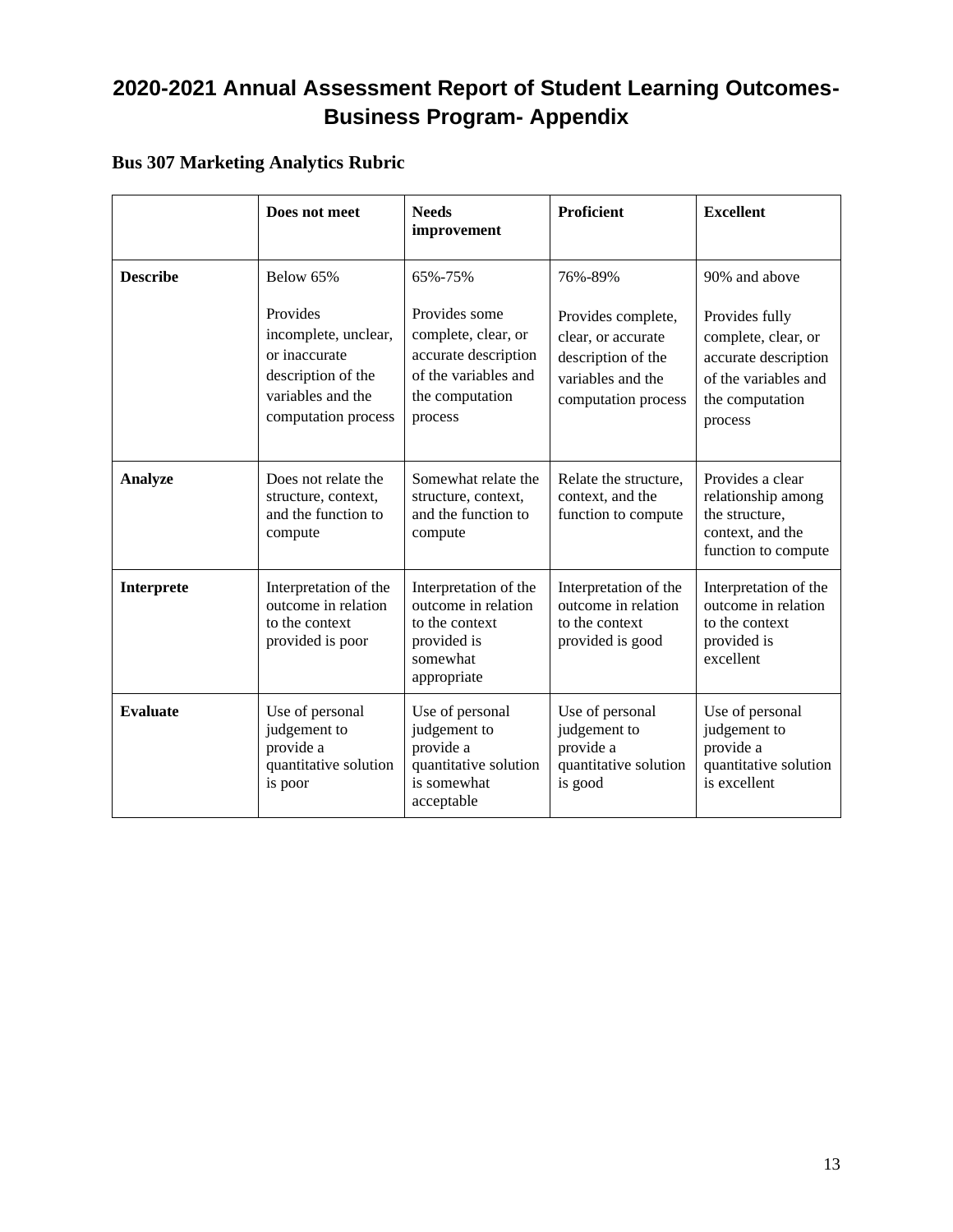### **BUS 201 Presentation Rubric - Fall 2020**

|                                                                              | $\overline{4}$                                                                                                                                                                                                                         | 3                                                                                                                                                                                                               | $\overline{2}$                                                                                                                                                                                                                 | 1                                                                                     | Total |
|------------------------------------------------------------------------------|----------------------------------------------------------------------------------------------------------------------------------------------------------------------------------------------------------------------------------------|-----------------------------------------------------------------------------------------------------------------------------------------------------------------------------------------------------------------|--------------------------------------------------------------------------------------------------------------------------------------------------------------------------------------------------------------------------------|---------------------------------------------------------------------------------------|-------|
| Quality of research-<br>25%                                                  | Conducted thorough<br>research with at least 5<br>or more sources. Has<br>more than expected<br>evidence and<br>information to answer<br>questions.<br>Sources include<br>materials from class<br>and outside of class<br>found on own | Conducted solid<br>research with 3 or more<br>sources. Has<br>appropriate supportive<br>evidence and<br>information. Sources<br>include some materials<br>from class and/or<br>outside of class found on<br>own | Conducted<br>sufficient<br>research with at<br>least 1<br>source. Has<br>some supportive<br>evidence and<br>information but<br>there are gaps<br>Sources may<br>include materials<br>from class - but<br>no outside<br>sources | Conduct less<br>than sufficient<br>research and<br>not able to<br>support<br>findings |       |
| Ability to<br>communicate<br>information-<br>presentation/speaking<br>$-10%$ | Team goes beyond<br>expectations with<br>presentation skills                                                                                                                                                                           | Team speaks clearly and<br>does not rely on notes for<br>the most part                                                                                                                                          | Team sufficiently<br>communicates but<br>sometimes relies<br>on notes or reads<br>the slides                                                                                                                                   | Less than<br>sufficient<br>speaking skills                                            |       |
| Ability to<br>communicate<br>information-slides<br>10%                       | Slides are excellent at<br>communicating<br>information. The slides<br>are very creative, clear,<br>and have no mistakes                                                                                                               | Slides do a good job<br>communicating<br>information. Slides are<br>creative, somewhat clear,<br>but there is an occasional<br>mistake                                                                          | Slides somewhat<br>communicate<br>information<br>clearly and<br>correctly, but<br>there are gaps and<br>major errors                                                                                                           | Less than<br>sufficient<br>communication<br>of information                            |       |
| Analysis and<br><b>Evaluation</b> of<br>Issues/Problems<br>25%               | Demonstrates very<br>clear understanding of<br>the issues,<br>crises/problems being<br>explored                                                                                                                                        | Demonstrates good<br>command of the<br>problems and issues,<br>etc.                                                                                                                                             | Sufficient<br>evaluation and<br>understanding of<br>the problem                                                                                                                                                                | Less than<br>sufficient<br>evaluation and<br>understanding<br>of the problems         |       |
| Connection to<br>concepts in the<br>readings-25%                             | Makes appropriate and<br>powerful connections<br>between identified<br>issues/problems and<br>concepts found in<br>readings, lectures; case<br>studies, etc.<br>At least three                                                         | Makes mostly<br>appropriate connections<br>between identified<br>issues/problems and<br>concepts studied in<br>readings, lectures; case<br>studies, etc.<br>At least 2                                          | Makes limited or<br>vague<br>connections<br>between issues<br>identified and the<br>concepts studied<br>in the readings<br>At least 1                                                                                          | Less than<br>sufficient or no<br>connection to<br>concepts in the<br>course           |       |
| References<br>5%                                                             | Cites all sources<br>consistently                                                                                                                                                                                                      | Cites most sources of<br>information.                                                                                                                                                                           | Limited citations                                                                                                                                                                                                              | No citations                                                                          |       |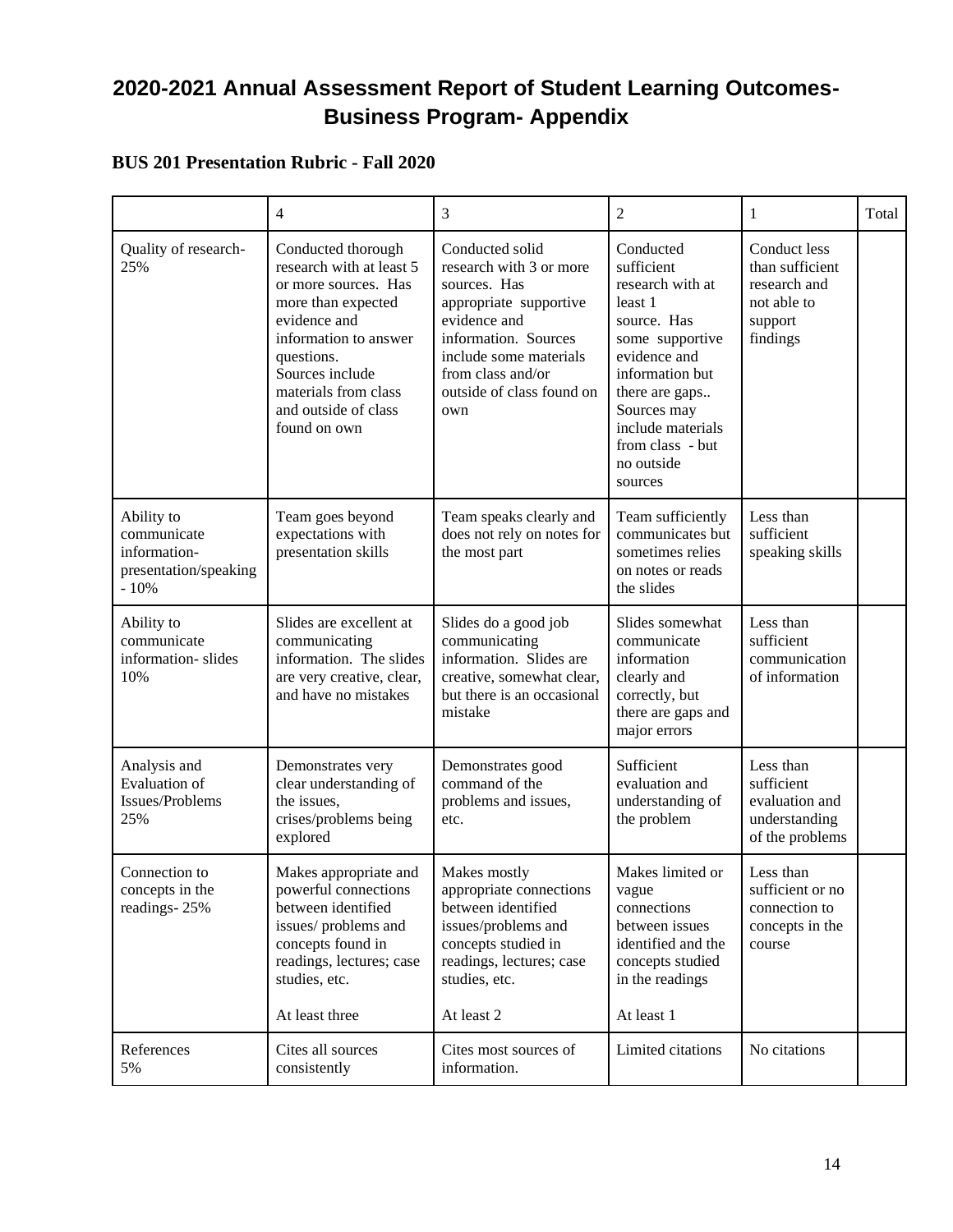#### **BUS 250 Midterm Written Assignment Rubric (and assignment)**

The goal of this midterm assignment is to evaluate your understanding of the design thinking, creative problem solving by CEF, and innovation theories. Please answer the following questions (with full sentences). You can write three short answers or write one essay. Please use intext citations and end references. I expect you to integrate the readings/videos from class.

- 1) Please identify and explain the two problem solving processes we have discussed in class: design thinking and creative problem solving. Explain the concepts and each stage in your own words. Then apply to stages/concepts to any of the challenges we did in class. For example, how did you gain empathy and clarify the problem? What problems or perspectives did you identify and how do those problems/perspectives connect back to your empathy findings? You are welcome to include additional problem statements beyond what was created during group time. Make sure to give examples from your interviews, research, and group work during class. Make sure to address each step (even if we haven't done them yet). Discuss all stages, even though we have not yet done them- like who will you need to test your solutions with and what criteria you will use to evaluate the solution's effectiveness? 40%
- 2) Innovation what does innovation mean? What are the sources of innovation, how do consumers adopt innovation. Thinking of the seven sources of innovation, give an example of an innovative company and a product/service they developed and what sources of innovation you think contributed to the development/success of the company and its product/service? 25%
- 3) What is the difference between disruptive and incremental innovation? what can a business do to manage disruption? Make sure to explain and give an example - could be from the reading. 25%
- 4) Personal Reflection what lessons have you learned from the problem solving methodologies and its applications so far? What do you like about the methodologies and what are you struggling with? How has this class helped you improve the way you solve challenges? 10%

Citations using APA style are required- particularly for concepts/ideas/data that is not your own thought. If you are having a problem with figuring out how to cite something (video), just do your best. The evaluation of your midterm is also based on how completely you answered each question, the quality of information/research provided, your ability to integrate the concepts/reading/videos from class, and overall grammar. Points will be taken off if you have too many grammatical errors and/or fail to include intext citations and end references. I expect you to use at least three readings/podcast/videos for Q1 and integrate at least one of the readings for the remaining questions (Q2-4).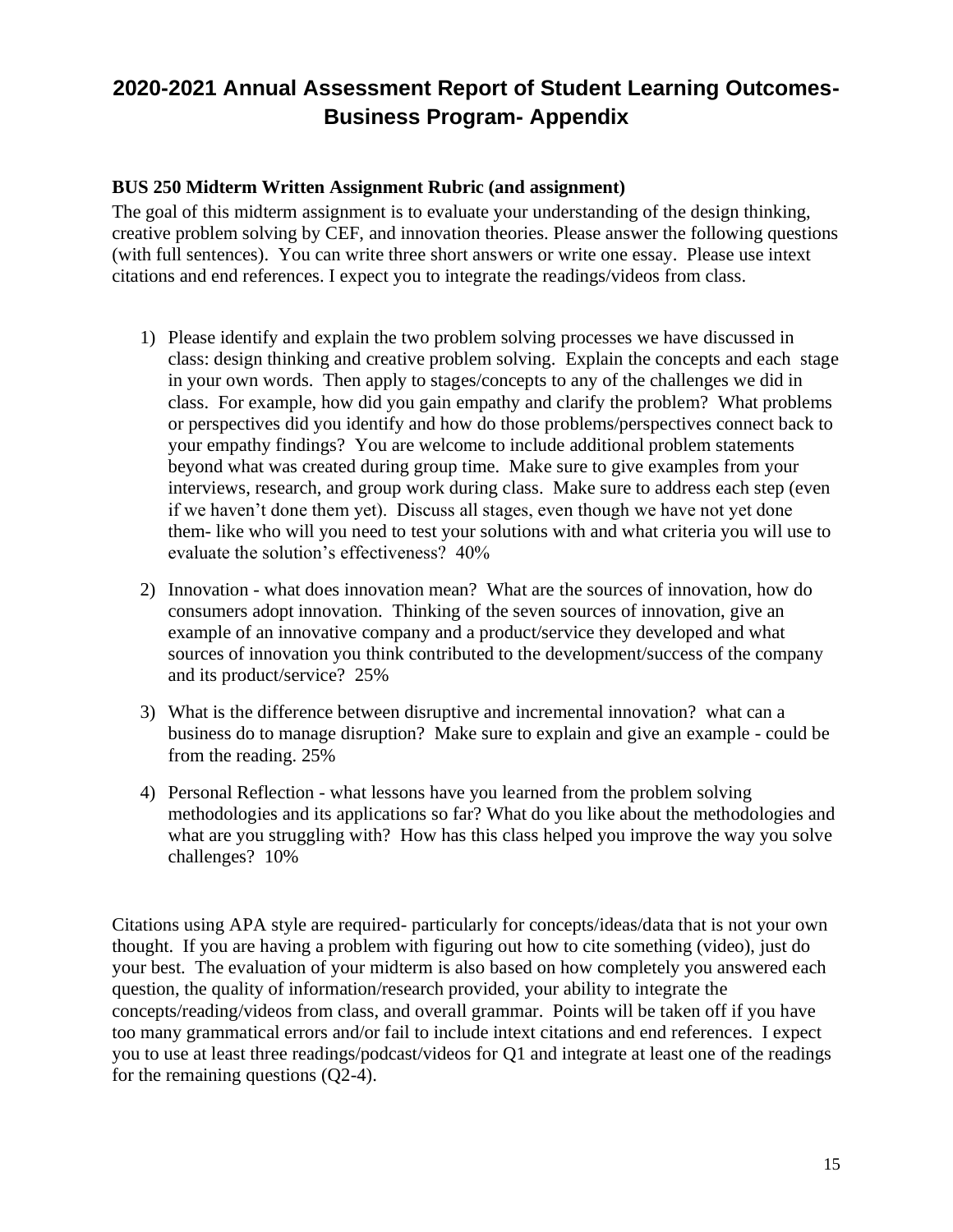### **BUS 250 Final Paper Assignment Rubric:**

|                                                                               | 5                                                                                                                                                                                      | $3-4$                                                                                                                                        | $\mathbf{2}$                                                                                                                                  | 1                                                                                                                                     |
|-------------------------------------------------------------------------------|----------------------------------------------------------------------------------------------------------------------------------------------------------------------------------------|----------------------------------------------------------------------------------------------------------------------------------------------|-----------------------------------------------------------------------------------------------------------------------------------------------|---------------------------------------------------------------------------------------------------------------------------------------|
| Completeness<br>of<br>Assignment<br>25%                                       | Student has fulfilled<br>paper assignment<br>requirements and more                                                                                                                     | Student has<br>sufficiently fulfilled<br>the assignment<br>requirements                                                                      | Student has<br>fulfilled some<br>assignment<br>requirements to a<br>limited extent                                                            | Student has not<br>adequately<br>fulfilled<br>assignment<br>requirements                                                              |
| Integration<br>and<br>understanding<br>of Knowledge<br>and Concepts<br>$-30%$ | The paper demonstrates<br>that the student fully<br>understands and has<br>applied concepts<br>learned in the course.<br>Concepts are integrated<br>into the writer's own<br>insights. | The paper<br>demonstrates that<br>the student, for the<br>most part,<br>understands and has<br>applied concepts<br>learned in the<br>course. | The paper<br>demonstrates that<br>the author, to a<br>limited extent,<br>understands and<br>has applied<br>concepts learned<br>in the course. | The paper does<br>not demonstrate<br>that the student<br>has fully<br>understood and<br>applied concepts<br>learned in the<br>course. |
| Clarity of<br>writing - 25%                                                   | Paper is written clearly.<br>Thoughts are very<br>cohesive and<br>understandable to the<br>reader                                                                                      | Paper is adequately<br>written and shows<br>some clarity.<br>Sufficient cohesion<br>of thoughts                                              | Writing is limited<br>in terms of clarity<br>and cohesiveness                                                                                 | Paper is not<br>written well and<br>thoughts are not<br>cohesive                                                                      |
| Spelling and<br>grammar -<br>10%                                              | No spelling and/or<br>grammar mistakes.                                                                                                                                                | Minimal spelling<br>and/or grammar<br>mistakes.                                                                                              | Noticeable<br>spelling $&$<br>grammar<br>mistakes.                                                                                            | Unacceptable<br>number of<br>spelling and/or<br>grammar<br>mistakes.                                                                  |
| Sources and<br>other<br>information -<br>10%                                  | Excellent use of<br>references and data<br>from class work- also<br>draw upon images from<br>class work/interviews                                                                     | Sufficient use of<br>references and data<br>from class work<br>May some images<br>from class<br>work/interviews                              | LImited use of<br>references, data<br>from class work,<br>and images from<br>class<br>work/interviews                                         | Inadequate use of<br>references, data<br>from class work,<br>and images from<br>class<br>work/interviews                              |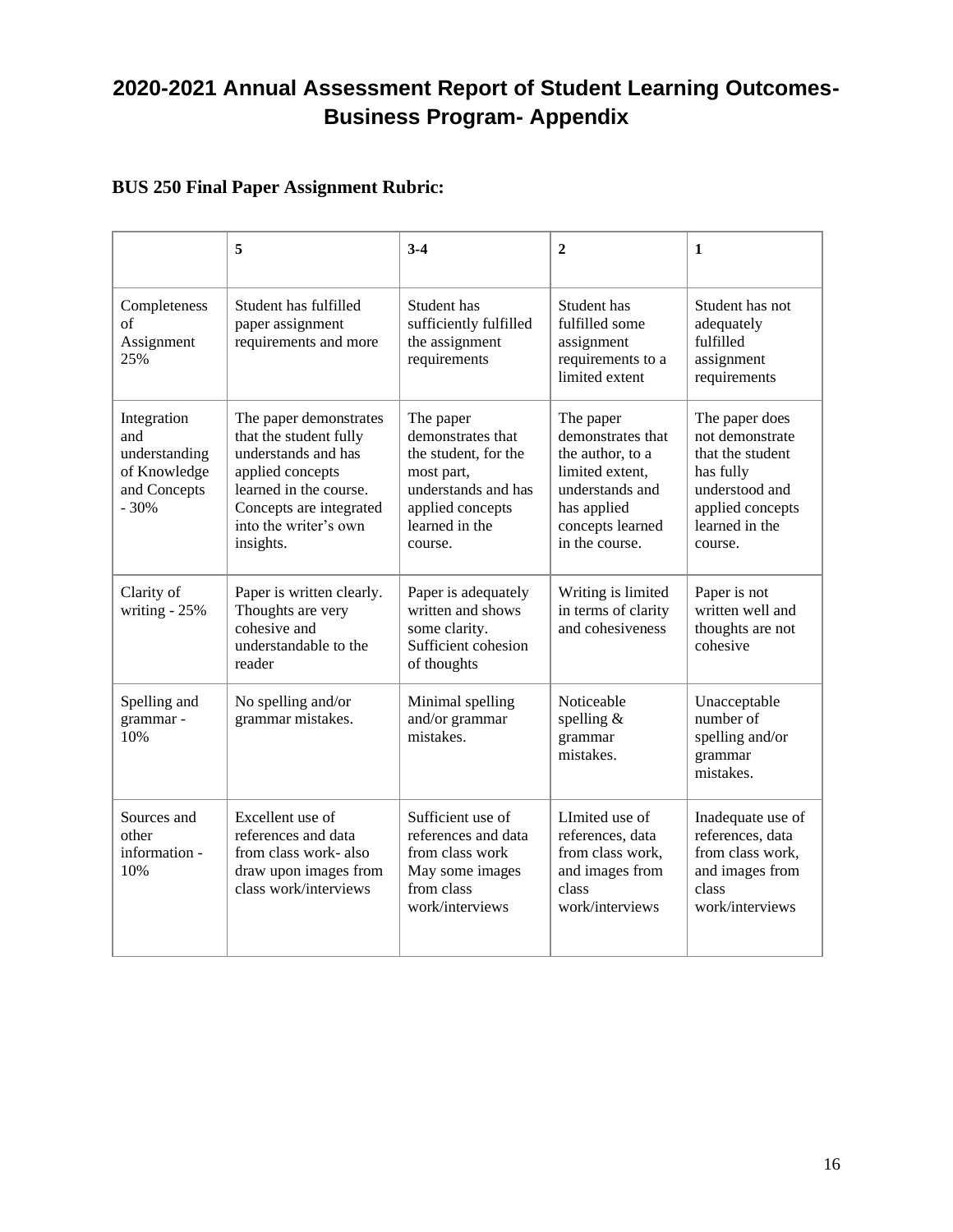## **BUS 402 Draft Paper and Final Paper Rubrics**

| Rubric topic and<br>weighting                               | 90-100                                                                                                                                                                                                                             | 80-89                                                                                                                                                                                                                                                                                    | 79 or less                                                                                                                                                                                 | Points |
|-------------------------------------------------------------|------------------------------------------------------------------------------------------------------------------------------------------------------------------------------------------------------------------------------------|------------------------------------------------------------------------------------------------------------------------------------------------------------------------------------------------------------------------------------------------------------------------------------------|--------------------------------------------------------------------------------------------------------------------------------------------------------------------------------------------|--------|
| Analysis and<br>Understanding of<br>the problem(s)<br>30%   | Presents an<br>insightful<br>and thorough<br>analysis<br>of all identified<br>issues/problems;<br>Identifies and<br>demonstrates a<br>sophisticated<br>understanding of the<br>main<br>issues/concepts<br>in the case study.       | Presents a thorough<br>analysis of most of<br>the<br>issues identified;<br>Missing some<br>evidence and/or<br>examples                                                                                                                                                                   | Presents a<br>superficial or<br>incomplete analysis<br>of<br>some of the<br>identified<br>issues;                                                                                          |        |
| Integration with<br>business curriculum<br>15%              | Identifies and<br>demonstrates an<br>excellent<br>understanding of<br>concepts presented<br>in the business<br>curriculum and and<br>integrates with the<br>research question;<br>Makes appropriate<br>and powerful<br>connections | Identifies and<br>demonstrates an<br>understanding of<br>concepts presented<br>in the business<br>curriculum and<br>provides some<br>integration with the<br>research question.<br>Makes some<br>connections but<br>there are missed<br>opportunities to<br>connect to the<br>coursework | Displays limited<br>understanding and<br>connection of<br>concepts in the<br>business curriculum<br>Makes limited or<br>vague<br>connections between<br>Identified                         |        |
| Writing<br>Mechanics and<br>Formatting<br>Guidelines<br>15% | Demonstrates clarity,<br>conciseness and<br>correctness;<br>formatting is<br>appropriate and<br>writing is free of<br>grammar and spelling<br>Errors. Research<br>question is clear                                                | Occasional grammar<br>or<br>spelling errors, but still<br>a<br>clear presentation of<br>ideas; lacks<br>organization. Research<br>Question is mostly<br>clear                                                                                                                            | Writing is unfocused,<br>rambling, or contains<br>serious errors; poorly<br>organized and does not<br>follow specified<br>Guidelines. It is not<br>clear what your<br>research question is |        |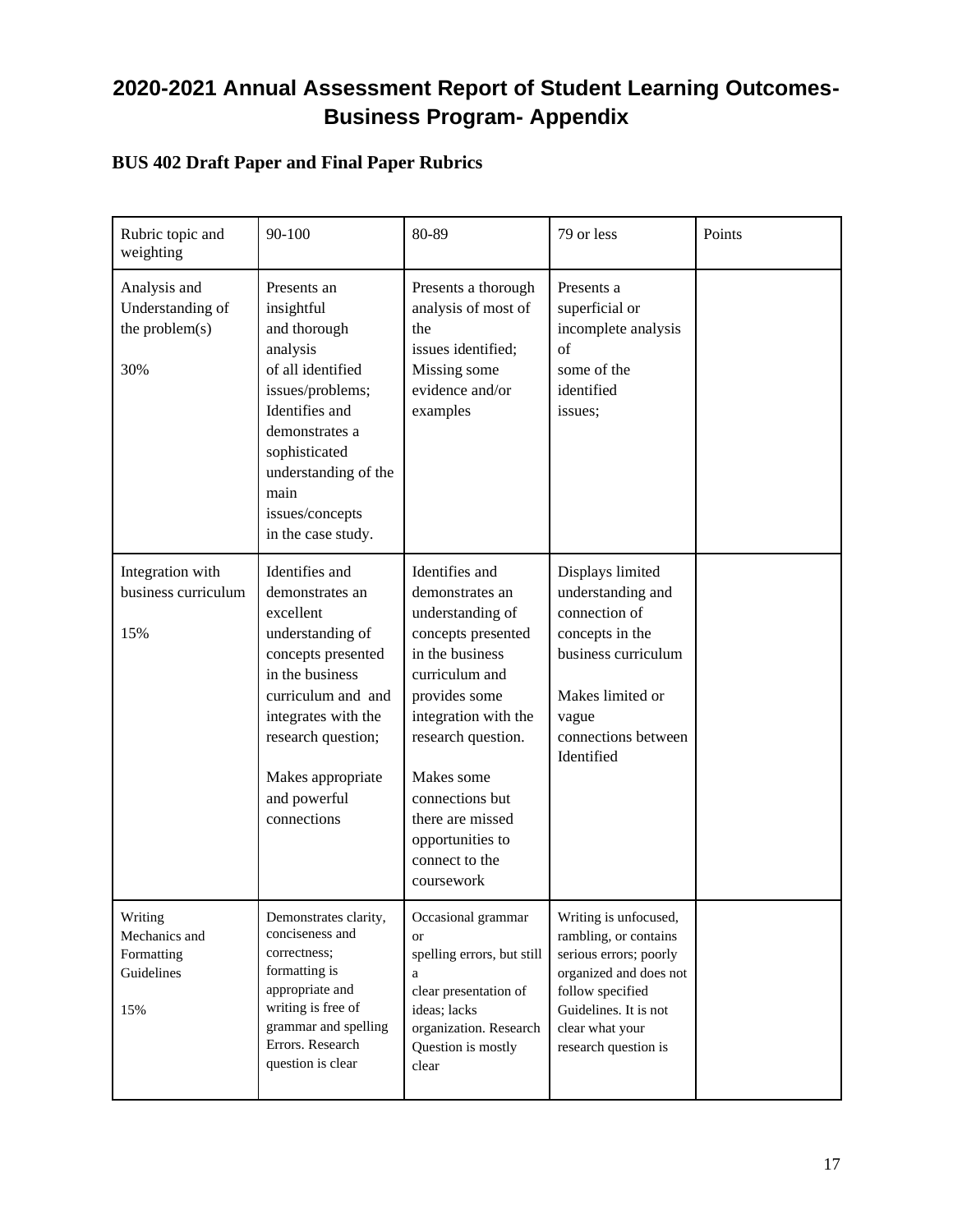| Completeness<br>30% | Follow all<br>requirements above<br>and beyond what is<br>stated for each part<br>of the paper                                                             | Follow most of<br>requirements and<br>only follow certain<br>minimum amounts<br>stated for each part<br>of the paper                                          | Paper is not<br>complete and does<br>not follow the<br>minimal<br>requirements                                |  |
|---------------------|------------------------------------------------------------------------------------------------------------------------------------------------------------|---------------------------------------------------------------------------------------------------------------------------------------------------------------|---------------------------------------------------------------------------------------------------------------|--|
| Creativity<br>10%   | Paper provides more<br>than required<br>graphics/charts and<br>provides a creative<br>insight on a problem<br>and/or creative<br>solution to a<br>problem. | Paper includes a<br>minimal amount of<br>graphics/charts and<br>provides a limited<br>creative insight on<br>the problems and<br>solutions being<br>discussed | Paper includes<br>limited to no<br>graphics/figures and<br>limited creative<br>approach to problem<br>solving |  |
| Total               |                                                                                                                                                            |                                                                                                                                                               |                                                                                                               |  |

Points may be taken off for not citing correctly or following the requirements of themimnun amount.

### **BUS 402 Final Poster Presentation Rubric:**

|                                            | 4                                                                                                                                                                                  | 3                                                                                                                                                                                                                         |                                                                                                                                                                    |                                                                                       | Score: |
|--------------------------------------------|------------------------------------------------------------------------------------------------------------------------------------------------------------------------------------|---------------------------------------------------------------------------------------------------------------------------------------------------------------------------------------------------------------------------|--------------------------------------------------------------------------------------------------------------------------------------------------------------------|---------------------------------------------------------------------------------------|--------|
| Content of<br>research or<br>business plan | Fully described the<br>purpose of their study,<br>their research (or<br>business plan), the data,<br>and results.                                                                  | Content and support for<br>research (or business<br>plan) is satisfactory.                                                                                                                                                | Content and support for<br>research (or business<br>plan) is adequate with<br>limited support for<br>research or business<br>plan.                                 | Research (or<br>business plan)<br>content is less<br>than adequate.                   |        |
| Poster visual<br>appeal and clarity        | Poster is visually<br>appealing, easy to read,<br>Uses appropriate<br>creativity with<br>graphics/images, fonts,<br>headings, colors, and<br>white space. No<br>grammatical errors | Adequate visual appeal<br>with some<br>images/graphics, but<br>could improve<br>effectiveness through<br>better use of space, font<br>sizes, colors, headings,<br>white space etc. May<br>have some grammatical<br>issues | Poster was acceptable,<br>but needs work to<br>improve better<br>utilization of fonts,<br>colors, headings, white<br>space, etc. Has several<br>grammatical issues | Not visually<br>effective or<br>appealing and<br>has serious<br>grammatical<br>issues |        |
| Student<br>knowledge of<br>topic           | Demonstrates full grasp<br>of the topic                                                                                                                                            | Comfortable with the<br>material                                                                                                                                                                                          | Limited knowledge of<br>the subject/data.                                                                                                                          | Not appear to<br>have a handle on<br>the data or topic.                               |        |
| Student<br>communication                   | Demonstrates ease at<br>answering questions.<br>Speaks clearly and<br>professionally                                                                                               | Answers most questions.<br>Speaks clearly most of<br>the time                                                                                                                                                             | Limited ability to<br>answer questions or<br>communicate about the<br>subject/data.                                                                                | Not an effective<br>communicator                                                      |        |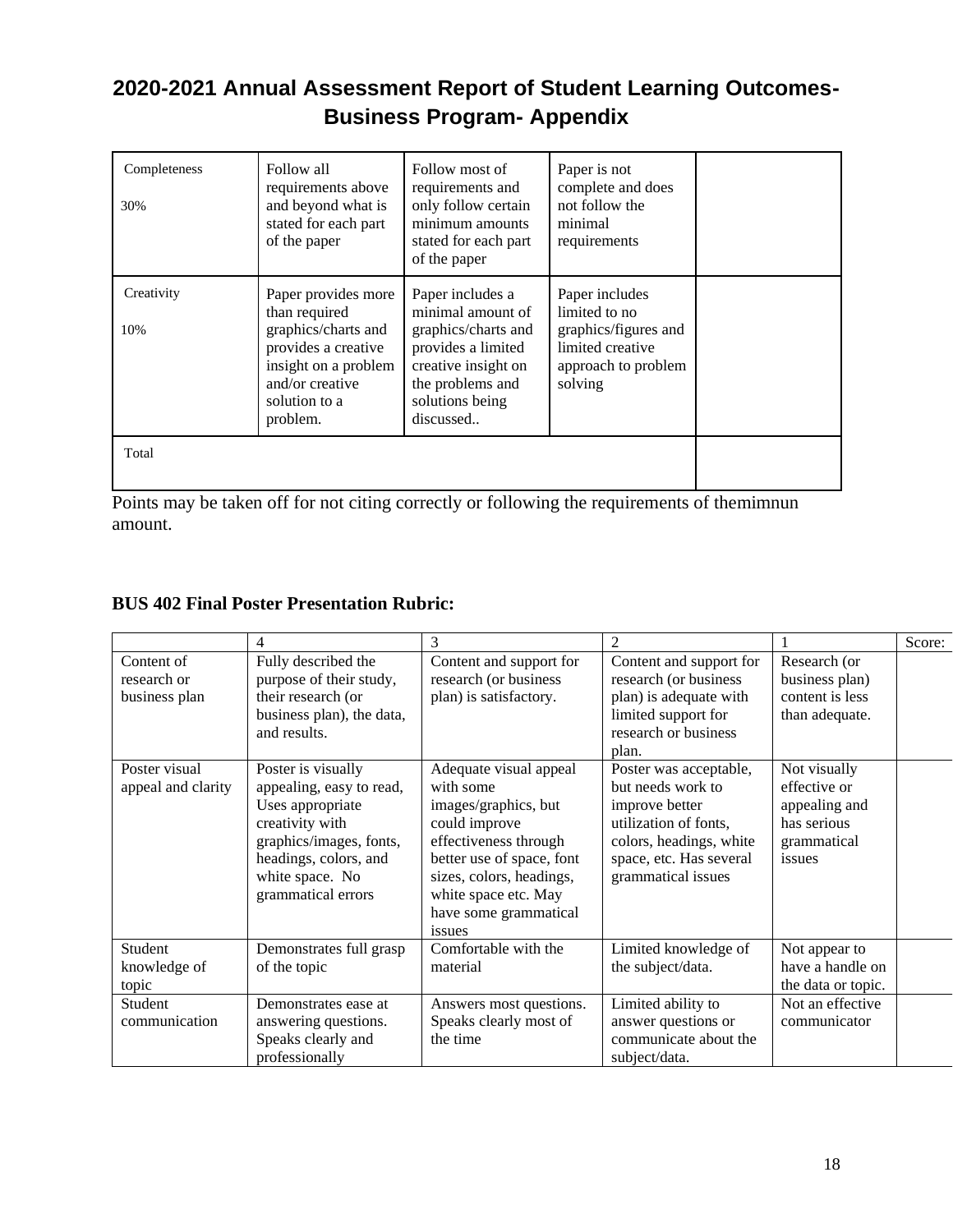### **Appendix C: Student Comments on BUS 303 and 305**

#### **Comments from Students for BUS 303**

- Brainstorming sessions were incorporated into the course again this semester. Student feedback was positive. Students indicated that the brainstorming and peer input significantly broadened their views and understanding of problem identification and solution development.
- In response to student suggestions, a short video was viewed by the class at the introduction of key lessons. Students stated that the subsequent discussion aided in their understanding of each lesson and provided context.
- "I developed the qualitative interview skill during assignment 4. This skill will apply in the future and in my career. I will now know how to identify problems early adopters are looking to solve, which will give me a higher chance of being successful."
- "I learned presentation preparation and presentation skill when preparing the process pitch presentation. Even though the pitch material differs between the process pitch and a traditional business pitch, the skill I developed is transferable and valuable."
- "I developed time management skills right away at the start of the course when we had to get a lot of assignments done each week for developing our ideas. I can apply time management in many ways in the future whether it be for schoolwork or my future job."
- "I developed strategic thinking and analysis skills once we had to start thinking of a product or service idea. Strategic thinking is another skill that can be used in many different ways in the future. You can use it for future projects in school or at a job, or even when there are personal problems, you could use strategic thinking to think of a solution."
- "I developed networking skills this skill after I came up with a product or service idea and then had to advertise it. I learned how to create a website and design it the way I wanted as well as creating a Instagram Business account. I can use this skill in the future for other projects or depending on my future career, I may have to use this skill there as well."
- Developed interviewing skills "When we interviewed adopters about the problem and find out their emotions. I now am more comfortable doing such and will be more prepared with follow ups."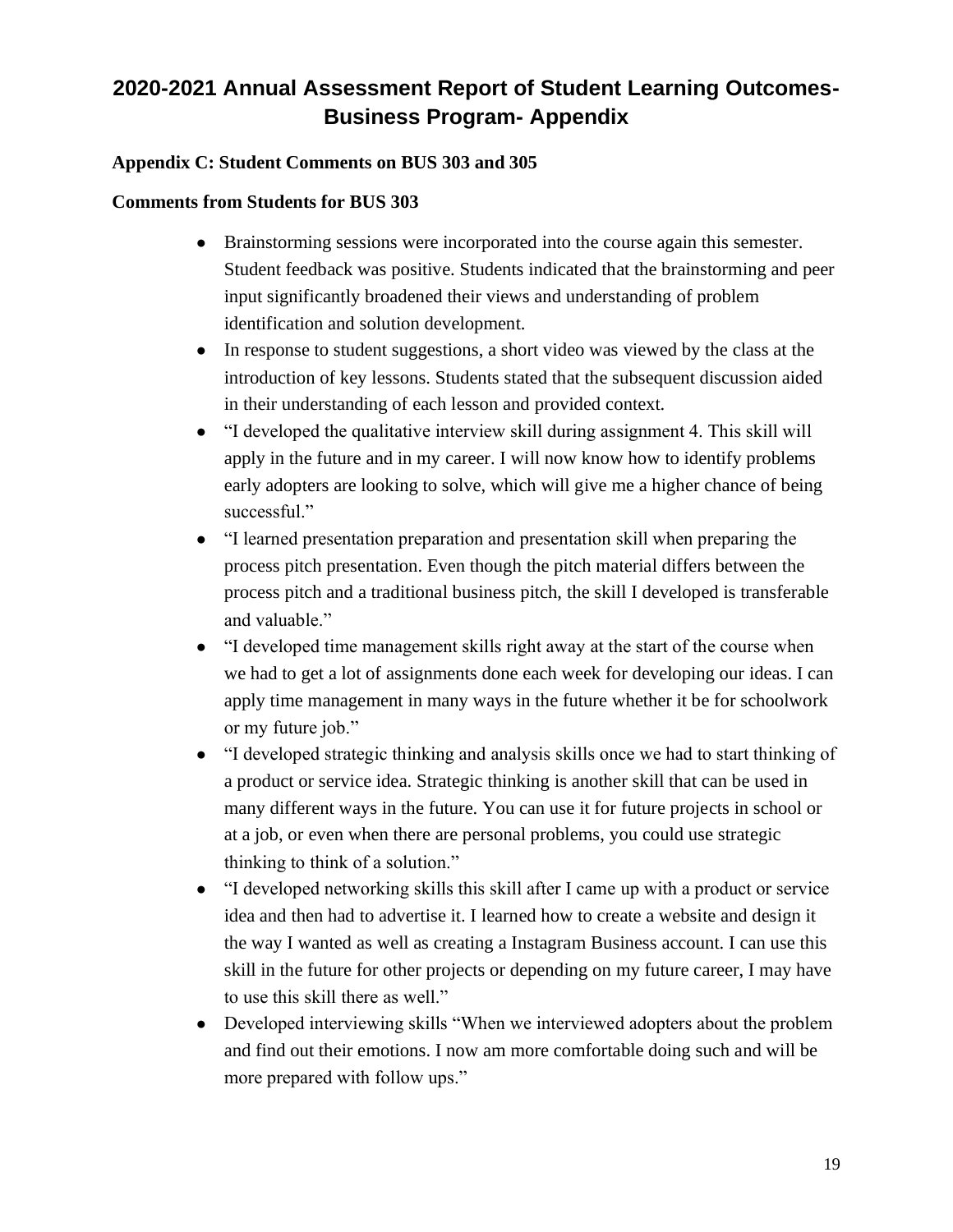#### **Comments from Students about BUS 305:**

Students were expecting a lecture based course. Beginning in week 3, chapter discussions were led by student volunteers. The instructor introduced case studies and analysis and guest speakers that included, a business owner, attorneys, and an arbitrator/mediator. The students indicated they were able to learn the key concepts better as a result of case analysis and discussion with guest speakers. The guest speakers were virtual due to the COVID-19 pandemic. In addition, student led discussion & debate was found to be beneficial by the students.

One student stated that they may consider applying to law school after graduating from Wells but they had no interest in law before taking the course. Another student remarked that they have no interest in law but the course enlightened her as to the importance of a broad understanding of business law in order to know when the business or an employee should contact a lawyer.

"I knew nothing about business law before taking this class. I never understood court cases or the laws that courts used to back up their reasoning. When we first learned about negligence, I was confused, but now that I know more about it, everything clicked at once and I now understand the reasoning for the court's ruling on cases and what evidence backs their decision up".

"This class resonated with me in so many different ways over the course of the semester. It was a great change of pace for me. At times it was by far the most challenging course I have taken over my three year career here at Wells. However it is also the class I have probably learned the most in. This is not just based on the information and the coursework that I have learned in this class. With a dynamic and the structure in which the course is presented to us as students. We are given an opportunity to not only be in the information needed to do well and have success in the class, but also the knowledge to understand business law outside of just the information."

"It was not only the most challenging experience I had in a class, but actually became debatably my favorite experience that I have encountered as a business student at Wells."

"I benefited from student-led discussions most during this course. Interacting with the other students and discussing based on their opinions and observations made the material more engaging and I understood it better. Having the student-led discussions pushed me to do the reading so I could participate and share my opinions on the topics talked about."

"Before taking "The Legal Environment of Business", I was not educated about the laws to the extent of this class. Since majority of topics are focused on the legalities of court cases, torts, criminal cases, and disputes, I was lost at first. Being a health science major, I took a large jump enrolling into a three-hundred level business course. Although I had previous business course experience, I was not fully prepared for what this class had in store. We used various methods of